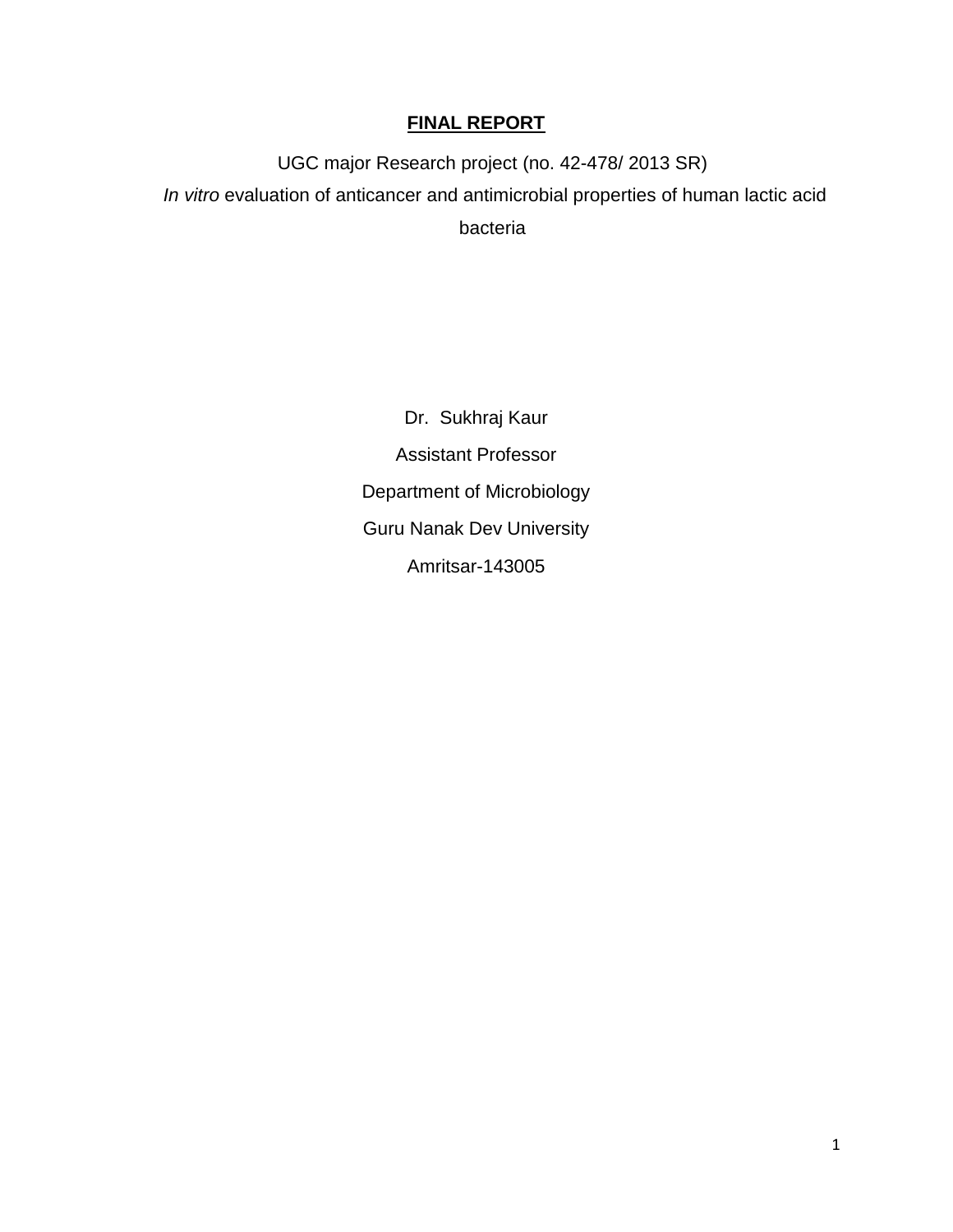#### **Summary of the project**

**Project No. and title :** 42-478/2013 (SR); *In vitro* evaluation of anticancer and antimicrobial properties of human lactic acid bacteria

The commensal microflora in the gut, mouth and vagina in humans contain lactic acid bacteria (LAB) that are known to exist in harmonal relationship with the respective ecosystems. Some of the genera such as *Lactobacillus* spp, *Pediococcus* spp. are known to perform variety of functions that benefit the host. One of the important function of LAB is to secrete lactic acid and other antimicrobial compounds such as bacteriocins that inhibit the pathogens. Most of the bacteriocins secreted by LAB are known to inhibit only closely related Gram-positive bacteria. But the therapeutic potential of broad-spectrum bacteriocins that inhibit both Gram-positive and Gram-negative pathogens is believed to be superior. Thus, herein, we screened the LAB from saliva (87 isolates), vaginal swab (92 isolates) and fecal samples (110 isolates) of healthy local Indian population for the isolation of LAB that were screened for broad spectrum antimicrobial activities against both Gram-positive and Gram-negative pathogens. All the saliva swab sample isolates inhibited only closely related LAB and none of the human pathogenic strain, whereas, 40% (37 isolates) of the vaginal isolates had antimicrobial activities against at least one pathogenic indicator strains. One vaginal *Lactobacillus crispatus* 3b and 3 vaginal enterococcal isolates *E. faecium* 12a and L12b, and *E. hirae* 20c showed broad-spectrum antimicrobial activities due to proteinaceous metabolites and thus, were selected for the purification of bacteriocins. Seven of the fecal lactobacilli isolated L13, L14, L18, L32, S30, S45 and S49 had broad-spectrum antimicrobial activities against human pathogens but the antimicrobial activities were due to lactic acid secretion and not due to bacteriocins. The L14 was identified as *L. plantarum*, L32 as *L. fermentum* and S45 as *L. pentosus*. The rest of the isolates did not matched the known lactobacilli species. The type of interaction between the CS of the bacteriocincontaining CS of *L. crispatus* and *E. faecium* 12a showed that they synergized the antimicrobial potential of number of first line of antibiotics against *Pseudomonas aeruginosa* and *Salmonella enteric*.

Further, we purified and characterized the bacteriocin from the CS of *E. faecium* 12a by using chromatography techniques and SDS polyacrylamide gel electrophoresis. The bacteriocin of 12a appears to be a high molecular weight antimicrobial protein of molecular weight 65 kDa. Further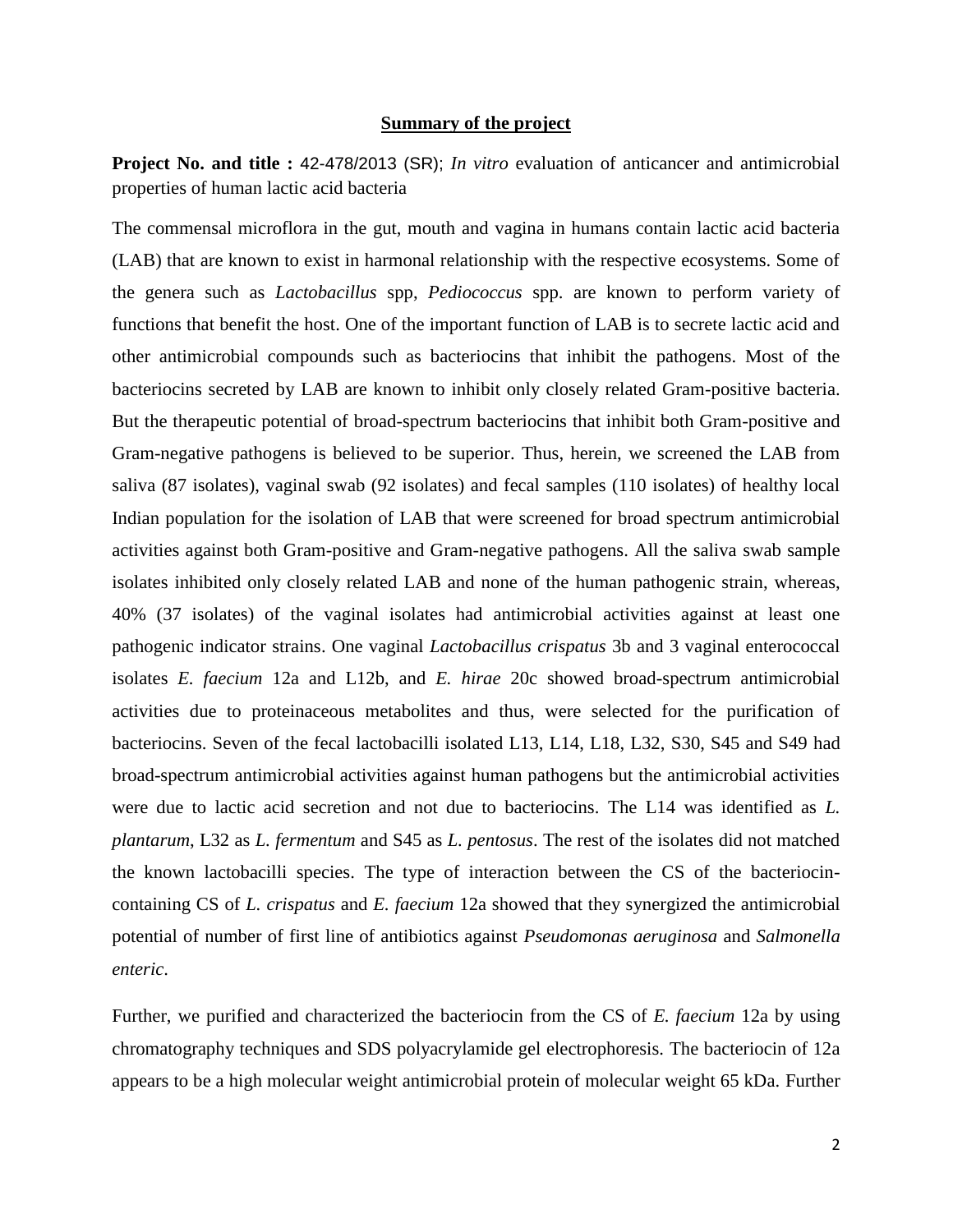the anticancer activities of the CS of *E. faecium* 12a, L12b and *E. hirae* 20c were evaluated by MTT assay. The secreted metabolites of three enterococcal strains, *E. hirae* 20c, *E. faecium* 12a and L12b, selectively inhibited the *in vitro* proliferation of various human cancer cell lines in a dose-dependent manner but had no activity against normal human peripheral blood monocytes. Further, proteinase K-treatment of the CS of all the three enterococci abrogated their antiproliferative abilities, thereby showing the proteinaceous nature of the secreted metabolites in the CS. The microscopic examination of the cell lines showed that CS-treatment induced apoptosislike morphological changes in the cancer cells.

In conclusion, this work has identified the promising indigeneous *Lactobacillus* isolates having broad-spectrum antimicrobial activities from the local population that can be further developed as probiotic strains after safety evaluation. Further, a novel high molecular weight bacteriocin from *E. faecium* has been identified that have broad spectrum antimicrobial and anticancer properties. Thus, this work highlights the important functional role of the commensal vaginal gut and vaginal strains. The bacteriocin should be further tested for in vivo anticancer potential in the animal models.

Dr. Sukhraj Kaur Assistant Professor Department of Microbiology Guru Nanak Dev University Amritsar-143005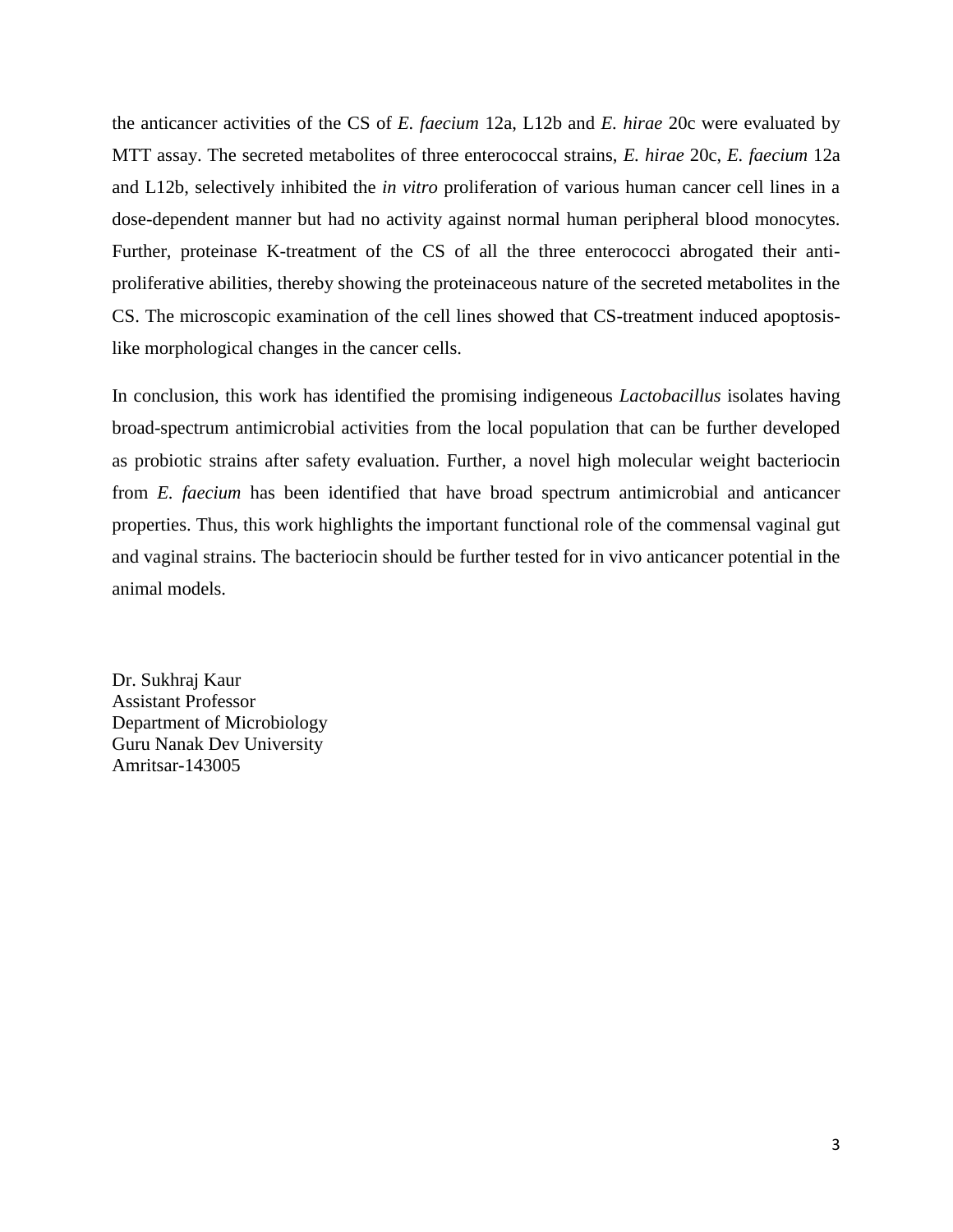### **c. Report of the work done:**

## **i. Brief objective of the project**

- 1. Isolation of lactic acid bacteria (LAB) from different body parts (oral, gastrointestinal and vaginal) of healthy individuals.
- 2. Screening of isolated LAB bacteriocins against various human bacterial and fungal pathogens.
- 3. Physico-chemical characterisation of selected broad spectrum bacteriocins
- 4. Determination of MIC and time kill studies of broad spectrum bacteriocins
- 5. Purification of selected bacteriocins
- 6. Chequerboard titrations to determine the interaction of broad spectrum bacteriocins with conventional antibiotics
- 7. *In vitro* testing of cytotoxicity of bacteriocins (anticancer properties) against various human cancer cell lines.

#### **ii) Work done so far and results achieved and publications**

#### **1.1 Isolation of LAB from saliva of healthy humans**

Eighty seven isolates of LAB were obtained from the saliva samples of 35 healthy individuals , out of which 11 were rods and 76 were cocci. Rods were identified as belonging to the genera *Lactobacillus* by Gram-staining and catalase test. Physico-chemical characterisation of coccusshaped LAB were done by using various tests such as growth at temperatures 10<sup>o</sup>C and 45<sup>o</sup>C; growth in 6.5% sodium chloride containing De Man Rogosa and Shrape medium, bile-esculin hydrolysis, vancomycin resistance and haemolysis of sheep red blood cells. The cocci LAB belonged to the Genera streptococci (33 isolates), pediococci (22 isolates), enterococci (9) and Leuconostoc (8). Thus, culturable oral microflora that appeared to be dominated by cocci and had 40% streptococci, 26% pediococci, 11% enterococci, 10% leuconostoc/Weissela and 13% Lactobacilli (Figure 1).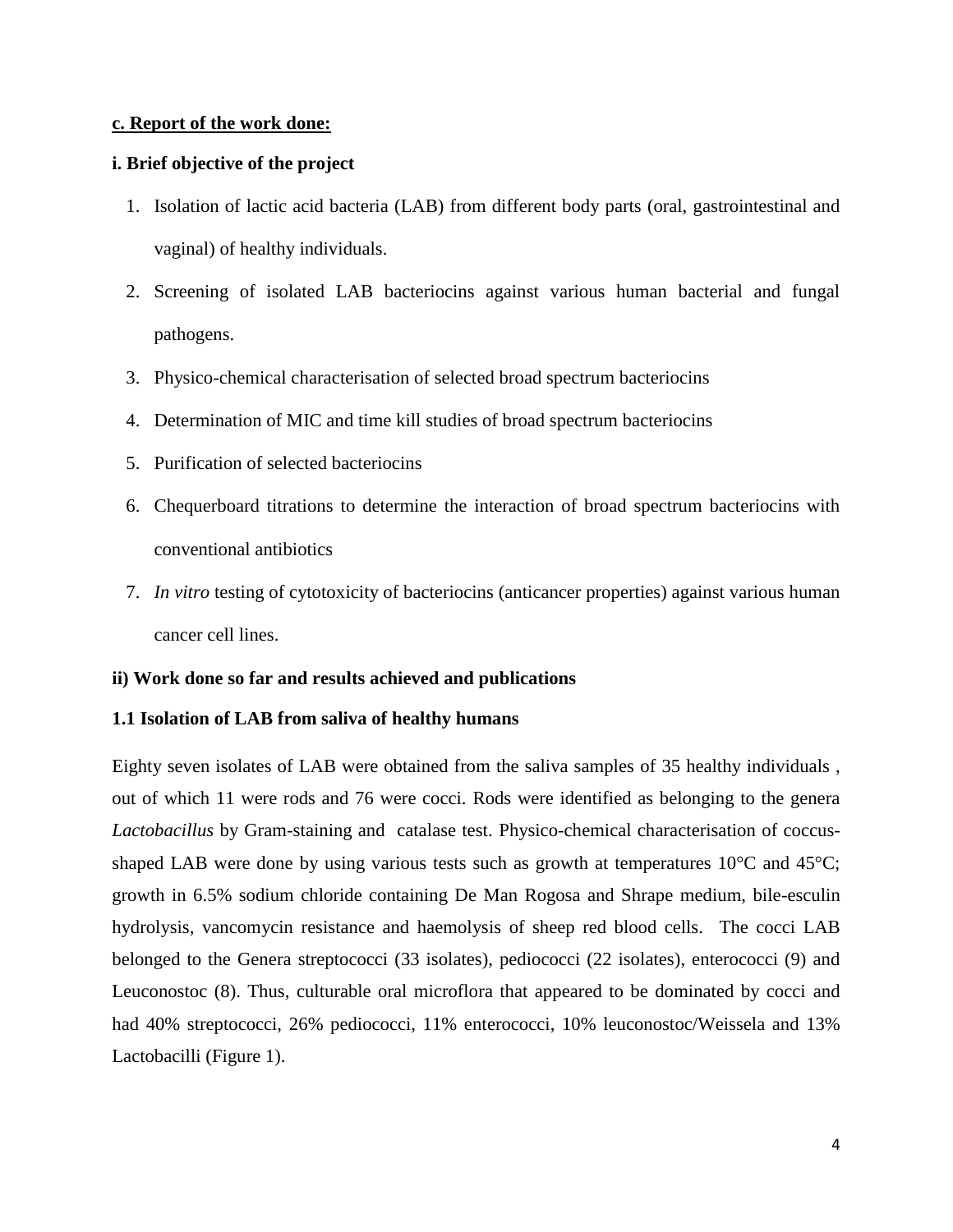

**Figure 1**. Percentage of various genera of LAB isolated from human saliva from healthy individuals belonging to the age group 20 to 30 yrs.

## **1.2 Isolation of LAB from vaginal swab samples**

A total of 92 LAB isolates were obtained from vaginal swab samples of 48 healthy human females on the MRS media. Twenty two isolates belonged to *Lactobacillus* spp. and the rest were cocci. Among the isolated LAB strains, 40 percent (37 isolates) had antimicrobial activities against at least one pathogenic indicator strains (Table 2). The three *Enterococcal* strains 12a, 20c and L12b and one lactobacilli strain 3b having broad spectrum antimicrobial activities were further characterized by 16S rRNA gene sequencing method. All 16S rDNA sequences were submitted to NCBI GenBank with accession numbers (Table 1).

**Table 1. The GenBank accession numbers of fecal lactobacilli isolates characterized by using 16S rDNA sequencing**

| <b>Isolate</b>   | <b>Genus</b> species | NCBI          |
|------------------|----------------------|---------------|
|                  |                      | Accession no. |
| 3 <sub>b</sub>   | L. crispatus         | KM396956      |
| 12a              | E. faecium           | MG515327      |
| L12 <sub>b</sub> | E. faecium           | KY785374      |
| 20c              | E hirae              | KY785319      |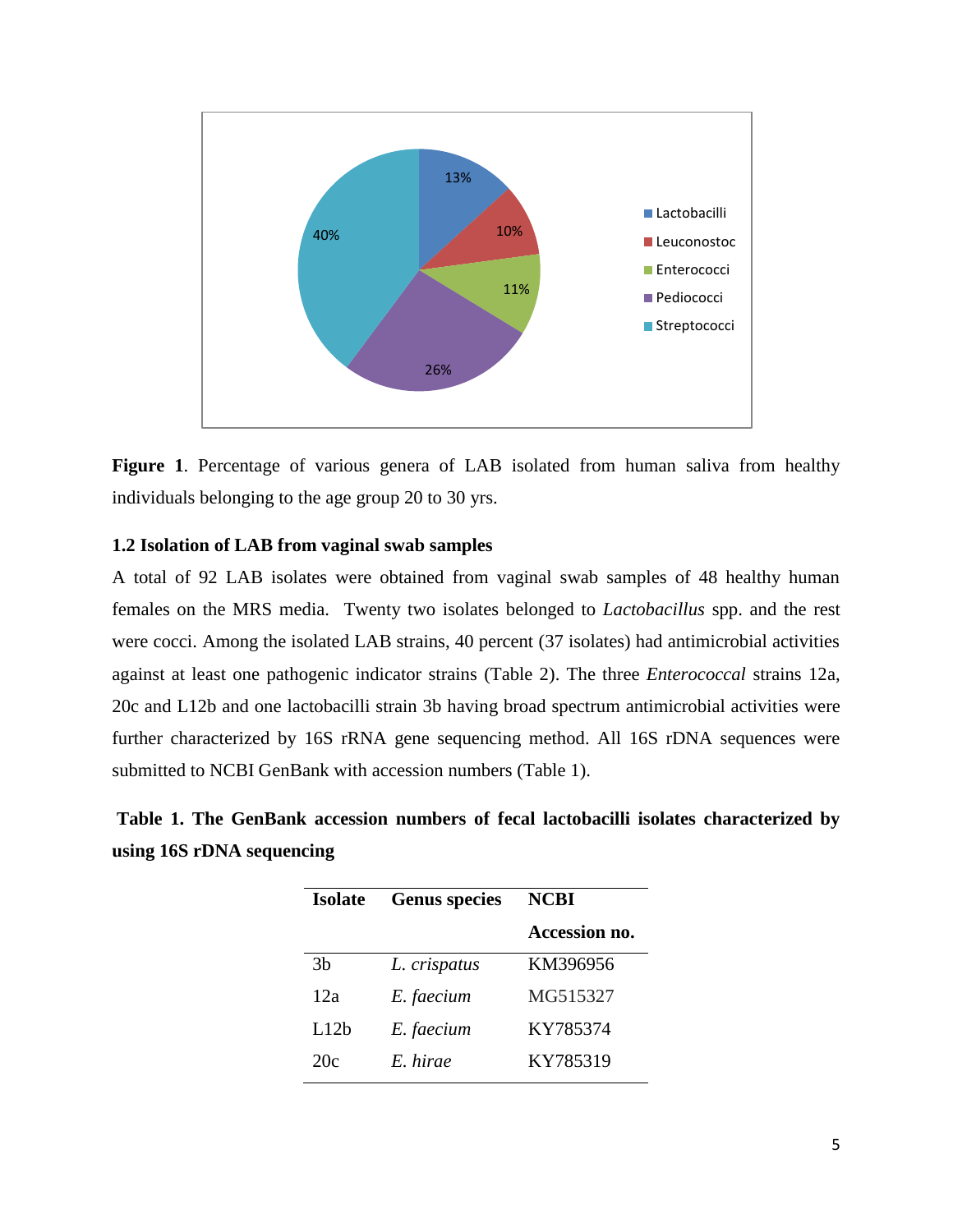#### **1.3. Isolation of LAB from fecal samples of healthy humans**

One hundred and ten LAB isolates were isolated by using MRS media from the fecal samples of 32 healthy children of age group 2-12 years. The *Lactobacillus* spp. was characterized based on the Gram-staining and physico-chemical characterization. Further, 7 lactobacilli isolates having broad-spectrum antimicrobial activities were characterized by 16s rRNA gene sequencing method and their GenBank accession numbers are listed in Table 2.

|  |                           |  |  | Table 2. The GenBank accession numbers of faecal lactobacilli isolates characterized by |  |
|--|---------------------------|--|--|-----------------------------------------------------------------------------------------|--|
|  | using 16S rDNA sequencing |  |  |                                                                                         |  |

| <b>Isolate</b>  | <b>Genus</b> species    | Accession no. |
|-----------------|-------------------------|---------------|
| L13             | Lactobacillus spp.      | KY780504      |
| L14             | Lactobacillus plantarum | KY582835      |
| L18             | Lactobacillus spp.      | KY770976      |
| L32             | Lactobacillus fermentum | KY770983      |
| S <sub>30</sub> | Lactobacillus spp.      | KY780503      |
| S45             | Lactobacillus pentosus  | KY780505      |
| S49             | Lactobacillus spp.      | KY770966      |

## **2. Objective 2: Antimicrobial activities of LAB isolates**

### **2.1 Oral LAB isolates**

Out of 87 isolates, the CS of 33 isolates exhibited narrow-spectrum antimicrobial activities as they inhibited only closely related LAB isolates (Table 3) but had no activities against pathogenic Gram-negative and Gram-positive bacteria. One of the isolate S. no. 10, appear to inhibit both *Pediococci and Enterococci*, whereas others were selectively inhibiting only one of the tested indicator strains. None of these isolates inhibited pathogenic Gram negative bacteria.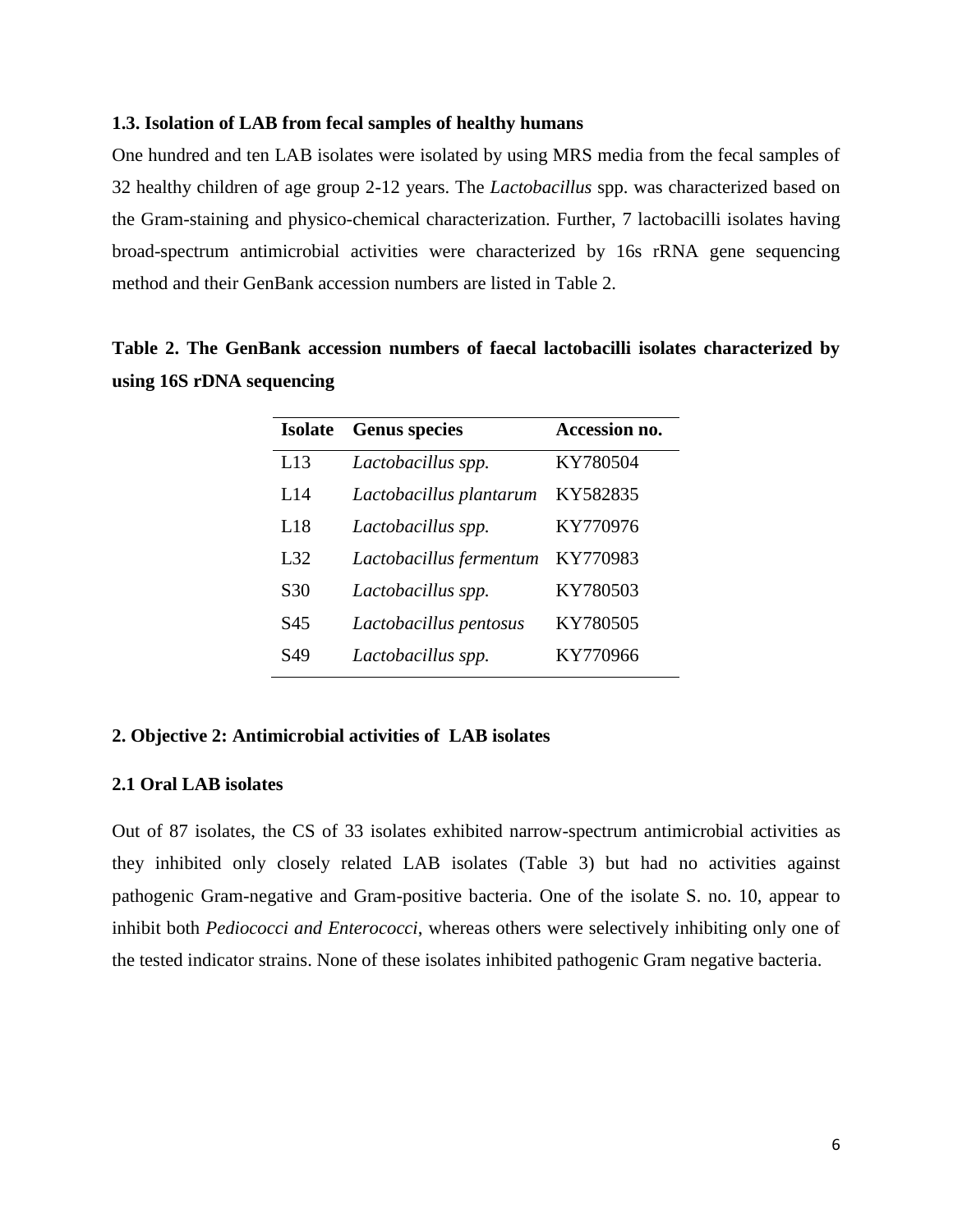**Table 3.The antimicrobial activities of CS of oral LAB isolates against various LAB indicator strains**

|                  |                      |                          | Zone of inhibition (cm) against below listed |                          |
|------------------|----------------------|--------------------------|----------------------------------------------|--------------------------|
| S.No             | <b>Isolate</b>       |                          | <b>Test bacteria</b>                         |                          |
|                  |                      | <b>Streptococcus</b>     | Pediococcus                                  | Enterococcus             |
|                  | 9TF                  |                          | $11 \pm 0.2$                                 |                          |
| 1.               | $10^2$ a             |                          |                                              |                          |
| 2.               | 17T10 <sup>3</sup> b | -                        | $9 \pm 0.3$                                  | -                        |
| $\overline{3}$ . | 6TFc                 |                          | $18 + 0.1$                                   |                          |
| $\overline{4}$ . | $19T10^2a$           | -                        | $18 + 0.2$                                   |                          |
| 5.               | 11                   | -                        | $17 + 0.2$                                   | -                        |
| 6.               | $1310^2$ a           |                          | $19 \pm 0.4$                                 |                          |
| 7.               | $9TF10^3b$           | $\overline{a}$           | $12 \pm 0.2$                                 |                          |
| 8.               | 16TFb                | $\overline{a}$           |                                              | $11 \pm 0.1$             |
| 9.               | $19T10^{3}b$         |                          |                                              | $15 \pm 0.2$             |
| 10.              | $10T10^2c$           | $\overline{\phantom{a}}$ | 10 <sub>±</sub> 0.1                          | $9 \pm 0.3$              |
| 11.              | $12T10^2c$           |                          |                                              | $12 \pm 0.3$             |
| 12.              | $6T10^2a$            |                          |                                              | $6 + 0.2$                |
| 13.              | $15T10^2a$           |                          | $13 \pm 0.1$                                 |                          |
| 14.              | $6T10^3$             |                          | $13 \pm 0.2$                                 |                          |
| 15.              | $12T10^2b$           | $\overline{a}$           | $15 \pm 0.3$                                 | $\overline{\phantom{0}}$ |
| 16.              | 18TFa                |                          |                                              | $11 \pm 0.2$             |
| 17.              | $8TF10^3a$           |                          | $11\pm0.4$                                   |                          |
| 18.              | 16                   |                          |                                              | $14 \pm 0.3$             |
| 19.              | 16TFb                |                          |                                              | $14 \pm 0.3$             |
| 20.              | $13T10^2b$           | $\overline{a}$           | $10 \pm 0.2$                                 |                          |
| 21.              | $15TF10^2$           | -                        | $12 \pm 0.1$                                 |                          |
| 22.              | 15TFc                |                          | $14 \pm 0.2$                                 |                          |
| 23.              | 4TFb                 | $13 \pm 0.2$             |                                              |                          |
| 24.              | 30                   | $12 + 0.2$               | $\frac{1}{2}$                                |                          |
| 25.              | 21                   | $15 \pm 0.2$             |                                              |                          |
| 26.              | 31                   |                          |                                              | $9 \pm 0.3$              |
| 27.              | $\mathfrak{Z}$       |                          | $11 \pm 0.4$                                 |                          |
| 28.              | $15T10^4a$           | -                        | $11 \pm 0.2$                                 |                          |
| 29.              | $9TF10^3b$           |                          | $15 \pm 0.5$                                 |                          |
| 30.              | $\tau$               | -                        | $12 \pm 0.3$                                 |                          |
| 31.              | 14                   | -                        | $9 \pm 0.2$                                  |                          |
| 32.              | $6T10^3$             |                          | $15 \pm 0.1$                                 |                          |
| 33.              | 20                   | $\overline{\phantom{a}}$ | $13 \pm 0.2$                                 | $\overline{\phantom{a}}$ |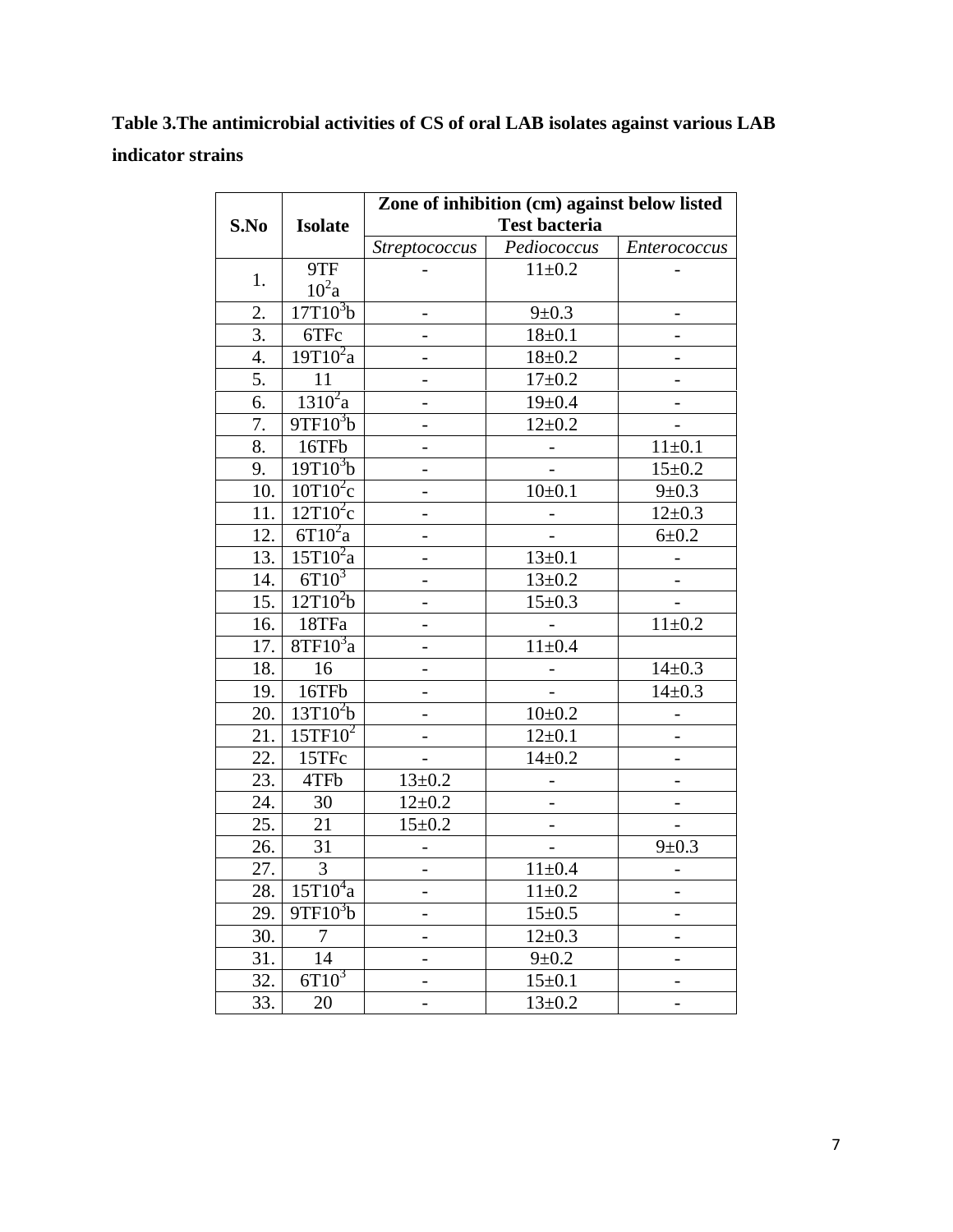#### **2.2 Antimicrobial activities of vaginal LAB**

Among the isolated LAB strains, 40 percent (37 isolates) had bacteriocin-like antimicrobial activities (activity of the CS was not inhibited by adjusting to pH to 6.5 and by treatment with catalase; however it was completely inactivated on the treatment with proteolytic enzyme) against at least one human pathogenic strain. The *Lactobacillus* isolate 3b and *Enterococcal* isolates 12a, 20c, and L12b exhibited broad-spectrum activity against both Gram-positive (*S. epidermidis)* and Gram-negative strains (*S.enterica, S. flexneri, V. cholera* and *K. pnueumoniae*; Table 4*).* Therefore all the four isolates 3b, 12a, L12b and 20c were selected for further studies. *S. enterica* and *P. aeruginosa* were used as indicator strains for conducting further experiments.

**Table 4.The antimicrobial activities of CS of vaginal LAB against various pathogenic bacteria**

| S.No           | Isolat<br>e      | S.<br>enteric<br>$\mathfrak{a}$ | $S_{\cdot}$<br>flexneri | V.<br>cholera            | S.<br>epider<br>midis    | S.<br>aureus             | K.<br>pnueumoni<br>ae    | E.coli                   | $P_{\cdot}$<br>aerugin<br>osa |
|----------------|------------------|---------------------------------|-------------------------|--------------------------|--------------------------|--------------------------|--------------------------|--------------------------|-------------------------------|
| $\mathbf{1}$   | 3 <sub>b</sub>   | $\overline{\phantom{0}}$        | $20 \pm 0.2$            | $\overline{\phantom{a}}$ | $21 \pm 0.3$             | $18 + 0.2$               | $\overline{\phantom{a}}$ | $14 \pm 0.4$             | $20 \pm 0.2$                  |
| $\overline{2}$ | 12a              | $15 \pm 0.1$                    | $14 \pm 0.1$            | $25 \pm 0.1$             | $13 \pm 0.2$             | $\overline{a}$           | $11 \pm 0.5$             |                          |                               |
| 3              | L12b             | $15 \pm 0.1$                    | $12 \pm 0.1$            |                          |                          | $12 \pm 0.1$             |                          | $14 \pm 0.1$             |                               |
| $\overline{4}$ | 20c              | $16 \pm 0.1$                    | $13 \pm 0.1$            | $11 \pm 0.1$             |                          |                          |                          | $16 \pm 0.1$             |                               |
| 3              | P15h             | $14 \pm 0.2$                    | $13 \pm 0.3$            | $\overline{a}$           |                          | $\overline{\phantom{a}}$ |                          |                          |                               |
| $\overline{4}$ | 7b               |                                 | $13 \pm 0.2$            | $\overline{\phantom{0}}$ |                          |                          |                          |                          |                               |
| 5              | 30Lb             | $\overline{a}$                  | $20 \pm 0.1$            | $20 \pm 0.3$             |                          |                          | $14 \pm 0.1$             |                          |                               |
| 6              | 21La             | $16 \pm 0.3$                    | $13 \pm 0.1$            | $\overline{a}$           |                          | $\overline{a}$           | $12 \pm 0.2$             | $13 \pm 0.1$             | $\overline{\phantom{0}}$      |
| 7              | P17f             | $19 \pm 0.1$                    | $\blacksquare$          | $13 \pm 0.1$             | $\overline{a}$           |                          | $\blacksquare$           | $\overline{a}$           |                               |
| 8              | J9d              | $17+0.2$                        | $\sim$                  |                          | $\overline{\phantom{0}}$ | $\qquad \qquad -$        | $13 \pm 0.4$             | $\overline{a}$           | $\overline{\phantom{a}}$      |
| 9              | 18Lb             | $16 + 0.2$                      | $12 \pm 0.4$            | $\overline{\phantom{a}}$ | $\overline{\phantom{0}}$ |                          | $\blacksquare$           | $\overline{\phantom{0}}$ | $\overline{\phantom{0}}$      |
| 10             | J11b             | $16 + 0.4$                      | $\overline{a}$          | $\qquad \qquad -$        | $\overline{\phantom{0}}$ | $22 \pm 0.2$             | $\overline{\phantom{a}}$ | $\overline{\phantom{a}}$ | $\overline{\phantom{0}}$      |
| 11             | L11d             | $12 + 0.2$                      | $16 \pm 0.1$            | $13 \pm 0.3$             |                          |                          | $\qquad \qquad -$        |                          |                               |
| 12             | LS <sub>2a</sub> | $15 \pm 0.1$                    | $\overline{a}$          |                          |                          |                          | $\overline{\phantom{0}}$ |                          |                               |
| 13             | J11c             | $16 \pm 0.3$                    |                         | $\qquad \qquad -$        | $20 \pm 0.1$             |                          |                          |                          |                               |
| 14             | 30Ld             | $16 \pm 0.4$                    | $\overline{a}$          |                          |                          |                          | $\overline{a}$           |                          |                               |
| 15             | P <sub>16c</sub> | $16 \pm 0.1$                    | $\overline{a}$          |                          |                          |                          |                          |                          |                               |
| 16             | J9d              | $16 + 0.2$                      | $12 \pm 0.3$            | $14 \pm 0.2$             | $\overline{a}$           | $\overline{\phantom{0}}$ | $14 \pm 0.1$             | $\overline{a}$           | $\overline{a}$                |
| 17             | L <sub>3</sub> a | $17+0.1$                        | $16 + 0.2$              | $\overline{a}$           | $\overline{\phantom{0}}$ | $\overline{\phantom{a}}$ | $\overline{\phantom{0}}$ | $\overline{\phantom{0}}$ | $\overline{\phantom{0}}$      |
| 18             | L1a              | $20 \pm 0.2$                    | $18 + 0.2$              | $\frac{1}{2}$            | $\overline{\phantom{a}}$ | $30 \pm 0.2$             | $\overline{\phantom{a}}$ | $\overline{\phantom{0}}$ | $\overline{\phantom{0}}$      |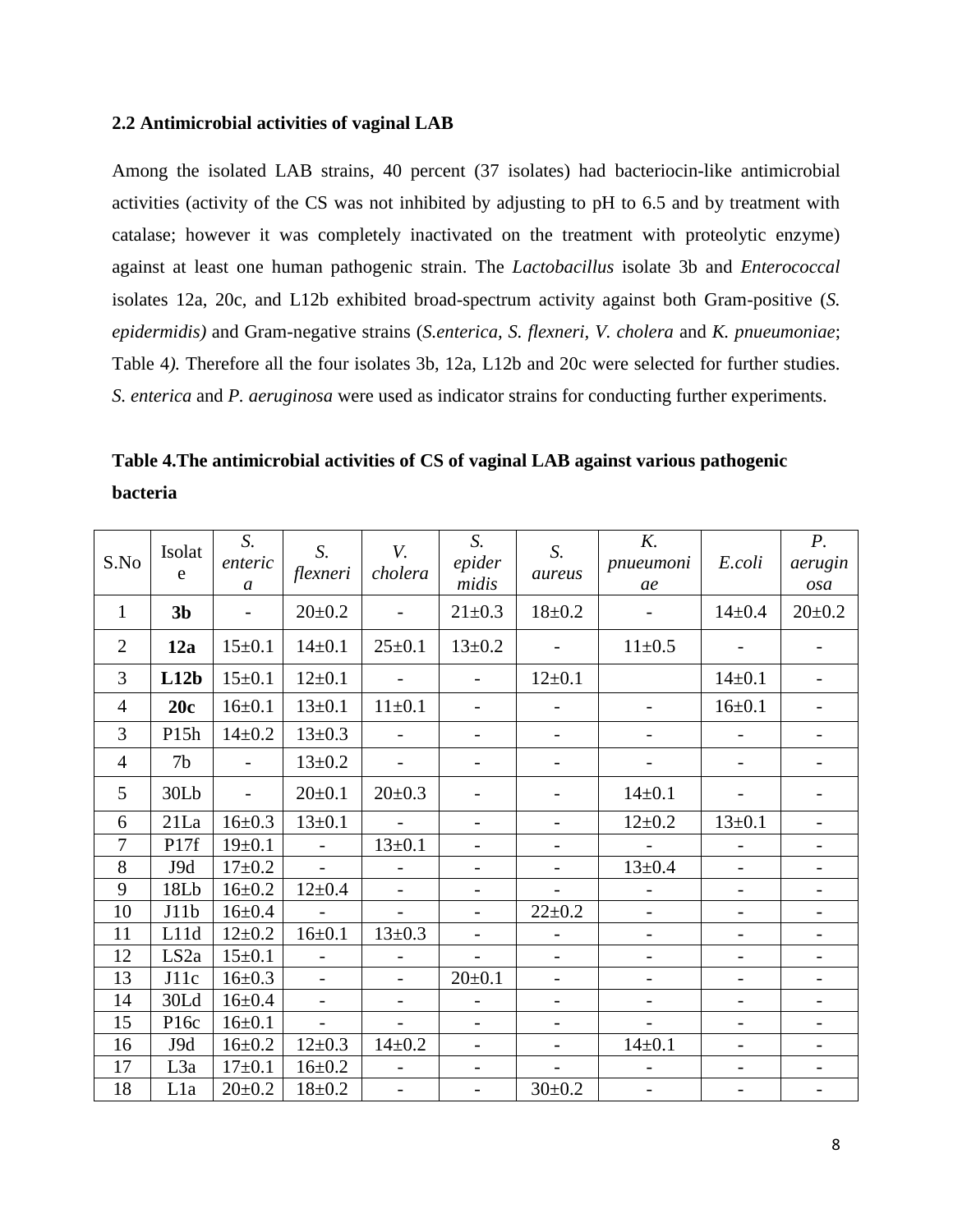| 19 | P <sub>9c</sub>  | $\equiv$                    | $17+0.1$       |                          |                          | $18 + 0.1$               |                          |                          |  |
|----|------------------|-----------------------------|----------------|--------------------------|--------------------------|--------------------------|--------------------------|--------------------------|--|
| 20 | L10 <sub>b</sub> | $16 + 0.2$                  | $\sim$         |                          |                          |                          |                          | $\overline{\phantom{0}}$ |  |
| 21 | <b>PS14</b><br>a | $\overline{\phantom{a}}$    | $14 \pm 0.1$   |                          |                          |                          | $\overline{\phantom{a}}$ |                          |  |
| 22 | L2e              | $\overline{a}$              | $14 \pm 0.3$   | $\overline{\phantom{0}}$ | $\overline{\phantom{a}}$ | $12 \pm 0.4$             | $\overline{\phantom{a}}$ | $\overline{\phantom{0}}$ |  |
| 23 | P <sub>5</sub> a | $\overline{\phantom{0}}$    | $16 \pm 0.1$   |                          |                          | $13 \pm 0.1$             |                          |                          |  |
| 24 | L15a             | $16 + 0.2$                  | $15 \pm 0.2$   | $16 \pm 0.2$             |                          | $\sim$                   | $\overline{\phantom{a}}$ | $\overline{\phantom{0}}$ |  |
| 25 | P9h              | $\mathbb{L}^+$              | $13 \pm 0.2$   | $\overline{a}$           |                          | $12 \pm 0.3$             | $13 \pm 0.2$             | $\overline{\phantom{0}}$ |  |
| 27 | 38La             | $12 \pm 0.3$                | $\sim$         | $\overline{\phantom{0}}$ |                          | $18 + 0.1$               | $\overline{\phantom{0}}$ | $\overline{\phantom{0}}$ |  |
| 28 | L10c             | $13 \pm 0.3$                | $12 \pm 0.3$   | $\overline{\phantom{a}}$ |                          | $15 \pm 0.1$             | $\overline{\phantom{0}}$ |                          |  |
| 29 | 7 <sub>b</sub>   | $14 \pm 0.1$                | $12 \pm 0.2$   | $12 \pm 0.1$             |                          |                          | $\overline{\phantom{a}}$ |                          |  |
| 30 | P16g             | $15 \pm 0.5$                | $\blacksquare$ | $\overline{\phantom{a}}$ |                          |                          |                          |                          |  |
| 31 | J7a              | $13 \pm 0.4$                | $11 \pm 0.4$   |                          |                          |                          |                          |                          |  |
| 32 | 30Le             | $\blacksquare$              |                | $13\pm0$                 |                          |                          | $13 \pm 0.2$             |                          |  |
| 33 | 35Lc             | $13 \pm 0.1$                | $1.2 \pm 0.1$  | $\overline{a}$           |                          | $\overline{\phantom{0}}$ | $\overline{\phantom{0}}$ | $\overline{\phantom{0}}$ |  |
| 34 | 20 <sub>b</sub>  | $18 + 0.2$                  | $13 \pm 0.1$   | $11 \pm 0.4$             |                          |                          |                          |                          |  |
| 35 | J5 <sub>b</sub>  | $17 + 0.4$                  | $13 \pm 0.3$   | $\equiv$                 |                          | $\overline{\phantom{0}}$ | $\overline{\phantom{a}}$ | $\overline{\phantom{0}}$ |  |
| 36 | JS7c             | $15 \pm 0.1$                | $\sim$         | $18 \pm 0.1$             | $\blacksquare$           | $26 \pm 0.4$             | $\overline{\phantom{a}}$ | $\overline{a}$           |  |
| 37 | P <sub>2</sub> b | $21 \pm 03$<br>$\mathbf{1}$ |                |                          |                          | $17 \pm 0.1$             |                          |                          |  |

Zones of inhibitions (mm) of CS of vaginal LAB isolates were measured by using agar gel diffusion assay. The pH of CS was neutralized to 6.5 by using NaOH and the effect of  $H_2O_2$  was abrogated by treatment with catalase enzyme (1 mg/ml) before testing them for their inhibitory activities. The results are the mean  $\pm$  SD of three replicate experiments.

## **2.3 Antimicrobial activities of fecal Lactobacilli was due to low pH of CS**

The CS of 7 lactobacilli isolates (L13, L14, L18, L32, S30, S45 and S49) had broad spectrum antimicrobial activities but on neutralizing the pH of the CS (Table 5), the antimicrobial activities was completely abrogated that showed that the low pH due to organic acids produced in the CS inhibited the pathogens. Thus, the antimicrobial activities was not due to any bacteriocin-like substance.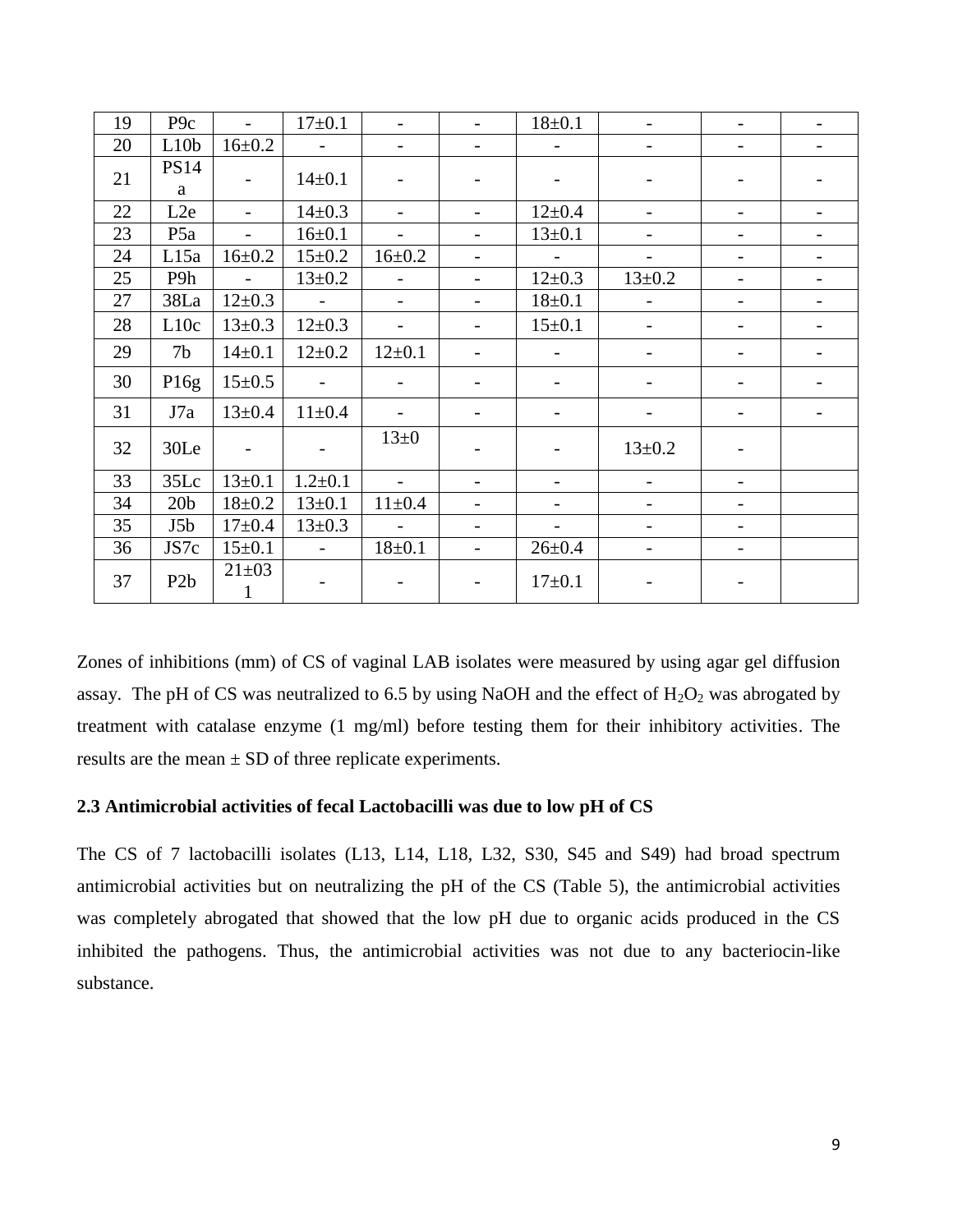| <b>Indicator strains</b> |                |                          | Zones of inhibition (mm) $\pm SD$ |                          |                          |              |              |
|--------------------------|----------------|--------------------------|-----------------------------------|--------------------------|--------------------------|--------------|--------------|
|                          | L13            | L14                      | L18                               | L32                      | <b>S30</b>               | S45          | <b>S49</b>   |
|                          |                |                          |                                   |                          |                          |              |              |
| V. cholerae              | $20 \pm 0.3$   | $16 \pm 0.1$             | $24 \pm 0.3$                      | $18 + 0.2$               | $26 \pm 0.2$             | $19 \pm 0.2$ | $18 \pm 0.2$ |
| <i>S. enterica</i>       | $11 \pm 0.1$   | $11 \pm 0.2$             | $6 \pm 0.2$                       | $12 \pm 0.1$             | $9 \pm 0.1$              | $8 + 0.2$    | $9 \pm 0.1$  |
| E. coli                  | $11 \pm 0.2$   | $12 \pm 0.2$             | $9 \pm 0.1$                       | $14 \pm 0.3$             | $12\pm0.2$               | $6 + 0.1$    | $9 \pm 0.2$  |
| <i>St. aureus</i>        |                |                          |                                   |                          | $20 \pm 0.2$             | $22 \pm 0.2$ | $19 \pm 0.1$ |
| L. monocytogenes         | $24 \pm 0.3$   |                          | $25 \pm 0.2$                      |                          | $18 \pm 0.1$             | $23 \pm 0.3$ | $17 \pm 0.1$ |
| Sh. flexeri              | $10\pm 0.1$    | $14\pm0.2$               | $0.8 + 0.1$                       | $\overline{\phantom{a}}$ | $10\pm 0.2$              |              |              |
| V. parahaemolyticus      | $\overline{a}$ | $\overline{\phantom{a}}$ | -                                 |                          | $\overline{\phantom{a}}$ |              |              |
| Candida spp.             |                |                          |                                   |                          |                          |              |              |
| Lactobacillus L13        | <b>ND</b>      |                          | $\overline{\phantom{a}}$          |                          |                          |              |              |
| Lactobacillus L14        |                | <b>ND</b>                | $\overline{\phantom{0}}$          |                          |                          |              |              |
| Lactobacillus L18        |                |                          | <b>ND</b>                         |                          |                          |              |              |
| Lactobacillus L32        |                |                          |                                   | <b>ND</b>                |                          |              |              |
| Lactobacillus S30        |                |                          |                                   |                          | ND                       |              |              |
| Lactobacillus S45        |                |                          |                                   |                          |                          | ND           |              |
| Lactobacillus S49        |                |                          |                                   |                          |                          |              | ND           |

**Table 5. The antagonistic activities of the cell-free CS of fecal lactobacilli against various pathogenic and commensal indicator strains**

# ND: Not Done

- : No zone of inhibition

The CS of lactobacilli isolates without pH neutralization were tested for the antimicrobial activities by using agar-gel diffusion assay. The experiment was performed three times in triplicate. The results are expressed as the means±standard deviations.

# **Objective 4: Physico-chemical characterization of antimicrobial component in the CS of vaginal LAB**

# **4.1 The effects of different enzymes on the antimicrobial activities of CS of 3b, 12a, L12b and 20c**

Treatment of CS of vaginal LAB *L. crispatus* 3b, and enterococci 12a, L12b and 20c with proteolytic enzymes (papain, pepsin, trypsin and proteinase-K) completely abrogated the antimicrobial effect of CS of all the 4 cultures except 20c in the case of treatment with pepsin Table 6). Catalase and lipase enzyme treatment of CS had no effect on the antimicrobial activity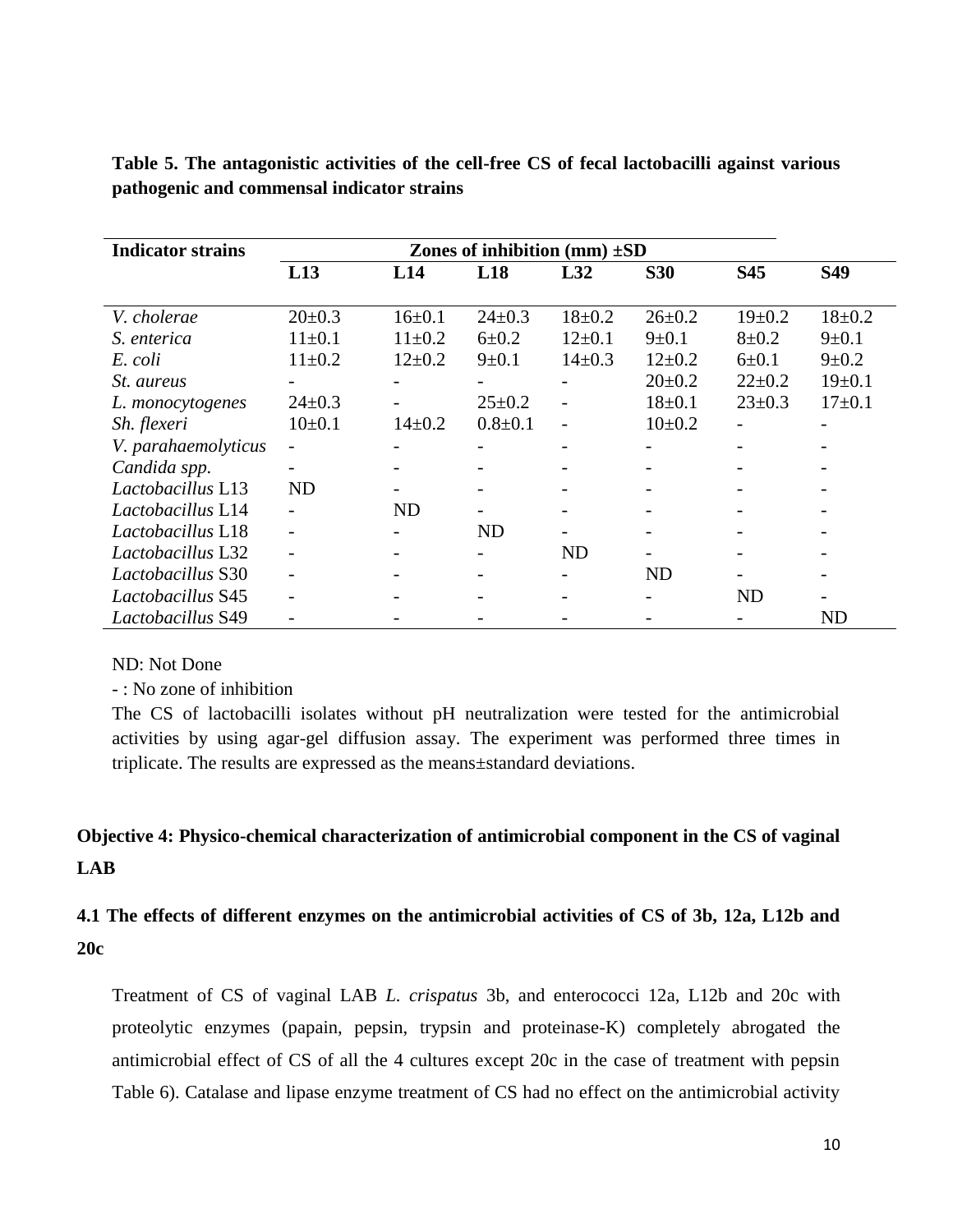of the CS thereby showing that the activity was not due to hydrogen peroxide and lipoproteins in the CS. Thus, this data clearly indicates the proteinaceous nature of the inhibitory compound.

|               | <b>Concentration</b> | Zone of inhibition (mm)      |                          |              |              |  |  |
|---------------|----------------------|------------------------------|--------------------------|--------------|--------------|--|--|
| <b>Enzyme</b> | (mg/ml)              | L. crispatus 3b              | E. faecium               | E. faecium   | E. hirae     |  |  |
|               |                      |                              | 12a                      | L12b         | 20c          |  |  |
|               | Control              | $20 \pm 0.1$                 | $16\pm0.2$               | $15 \pm 0.3$ | $16 \pm 0.1$ |  |  |
|               | 0.5                  | $20 \pm 0.3$                 | $16 \pm 0.1$             | $16 \pm 0.3$ | $16 \pm 0.2$ |  |  |
| Catalase      | 0.1                  | $20 \pm 0.2$                 | $16 \pm 0.3$             | $16 \pm 0.2$ | $16 \pm 0.3$ |  |  |
|               | 2.0                  | $20 \pm 0.2$                 | $16 \pm 0.3$             | $16\pm0.2$   | $16 \pm 0.2$ |  |  |
| Pepsin        | 1.0                  | $\overline{\phantom{a}}$     |                          |              | $12 \pm 0.2$ |  |  |
| Trypsin       | 1.0                  | $\qquad \qquad \blacksquare$ |                          |              |              |  |  |
| Proteinase    | 1.0                  |                              |                          |              |              |  |  |
| K             |                      |                              |                          |              |              |  |  |
| Papain        | 1.0                  |                              | $\overline{\phantom{a}}$ |              | -            |  |  |
| Lipase        | 1.0                  | $19 \pm 0.1$                 | $12\pm0.1$               | $14 \pm 0.1$ | $15 \pm 0.1$ |  |  |

**Table 6. Effect of various enzymes on the inhibitory activity of bacteriocin produced by** *L. crispatus* **against** *P. aeruginosa*

\*- indicates that no zone of inhibition was obtained. The CS after pH neutralization to 6.0 was treated with different concentrations of various enzymes for 1 h and then heat treated to inactivate the enzymes before evaluating their antimicrobial activities by agar gel diffusion assay. The control CS was not treated with any enzyme. The results are the mean±SD of three replicate experiments.

#### **4.2. The effects of temperature on the antimicrobial activities of CS of 3b, 12a, L12b and 20c**

The antimicrobial activity of CS of all the four isolates was stable at temperatures 60, 80 and  $100^{\circ}$ C for up to 60 min (Table 7). However, there was a complete loss in the activities of the CS of 12a and 20c on autoclaving. The CS of 3b and L12b were stable even after autoclaving the CS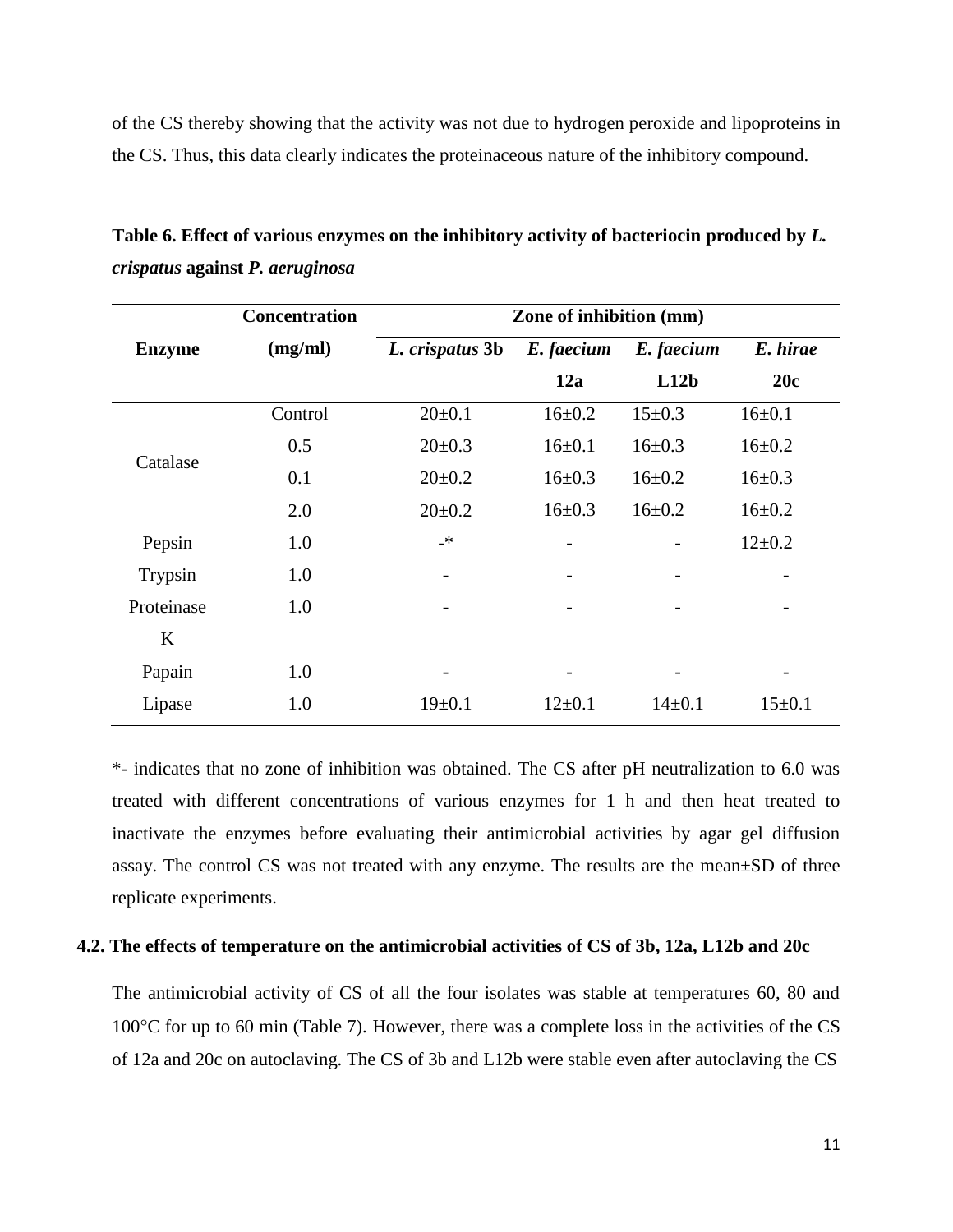| <b>Tem</b>      |                              |                          |                       |                          |                |              |            | Time (min)            |                |              |            |              |
|-----------------|------------------------------|--------------------------|-----------------------|--------------------------|----------------|--------------|------------|-----------------------|----------------|--------------|------------|--------------|
| p               |                              |                          | 15                    |                          |                |              | 30         |                       |                |              | 60         |              |
| $({}^{\circ}C)$ | 3 <sub>b</sub>               | 12a                      | L12b                  | 20c                      | 3 <sub>b</sub> | 12a          | L12b       | 20c                   | 3 <sub>b</sub> | 12a          | L12b       | 20c          |
| 60              | $21 \pm 0.$<br>3             | $13 \pm 0.1$             | $15 \pm 0.2$          | $16 \pm 0.3$             | $20 \pm 0.1$   | $13 \pm 0.1$ |            | $15\pm0.2$ $15\pm0.1$ | $19 \pm 0.1$   | $13 \pm 0.1$ | $15\pm0.2$ | $15 \pm 0.1$ |
| 80              | $20\pm 0.$                   | $14 \pm 0.1$             | $14\pm0.1$            | $15 \pm 0.1$             | $19 \pm 0.3$   | $14 \pm 0.1$ | $14\pm0.1$ | $14 \pm 0.1$          | $19 \pm 0.4$   | $13 \pm 0.1$ | $14\pm0.1$ | $14\pm 0.1$  |
| 100             | $10+0.$<br>4                 |                          | $12\pm0.2$ $14\pm0.1$ | $13 \pm 0.1$             | $10\pm0.4$     | $12 \pm 0.2$ |            | $12\pm0.2$ $12\pm0.2$ | $15 \pm 0.3$   | $12\pm0.3$   | $12\pm0.2$ | $12\pm0.2$   |
| 121             | $10\pm 0.$<br>$\overline{2}$ | $\overline{\phantom{a}}$ | $14 \pm 0.1$          | $\overline{\phantom{a}}$ | ND             | <b>ND</b>    | <b>ND</b>  | <b>ND</b>             | <b>ND</b>      | <b>ND</b>    | <b>ND</b>  | <b>ND</b>    |

**Table. 7 Effect of temperature on the antimicrobial activity of CS of** *L. crispatus* **3b and**  *Enterococcus* **spp. 12a, L12b and 20c** 

# **4.3 Effect of pH on the antimicrobial activity of CS of** *L. crispatus* **3b and** *Enterococcus* **spp. 12a, L12b and 20c**

The effect of pH on the antimicrobial activity of bacteriocin of *L. crispatus* was determined by adjusting the pH of the CS to the various pH values and incubating at 37°C for 3 h before readjusting the pH to 6.5 and determining its antimicrobial activity. The antimicrobial activity of *L. crispatus* 3b was stable at pH ranging from 2 to 6 but it was completely inactivated at and above pH 8 (Table 8). On the other hand, the antimicrobial activities of the CS of enterococcal isolates 12a, L12b and 20c remained stable at pH ranging from 2 to 8.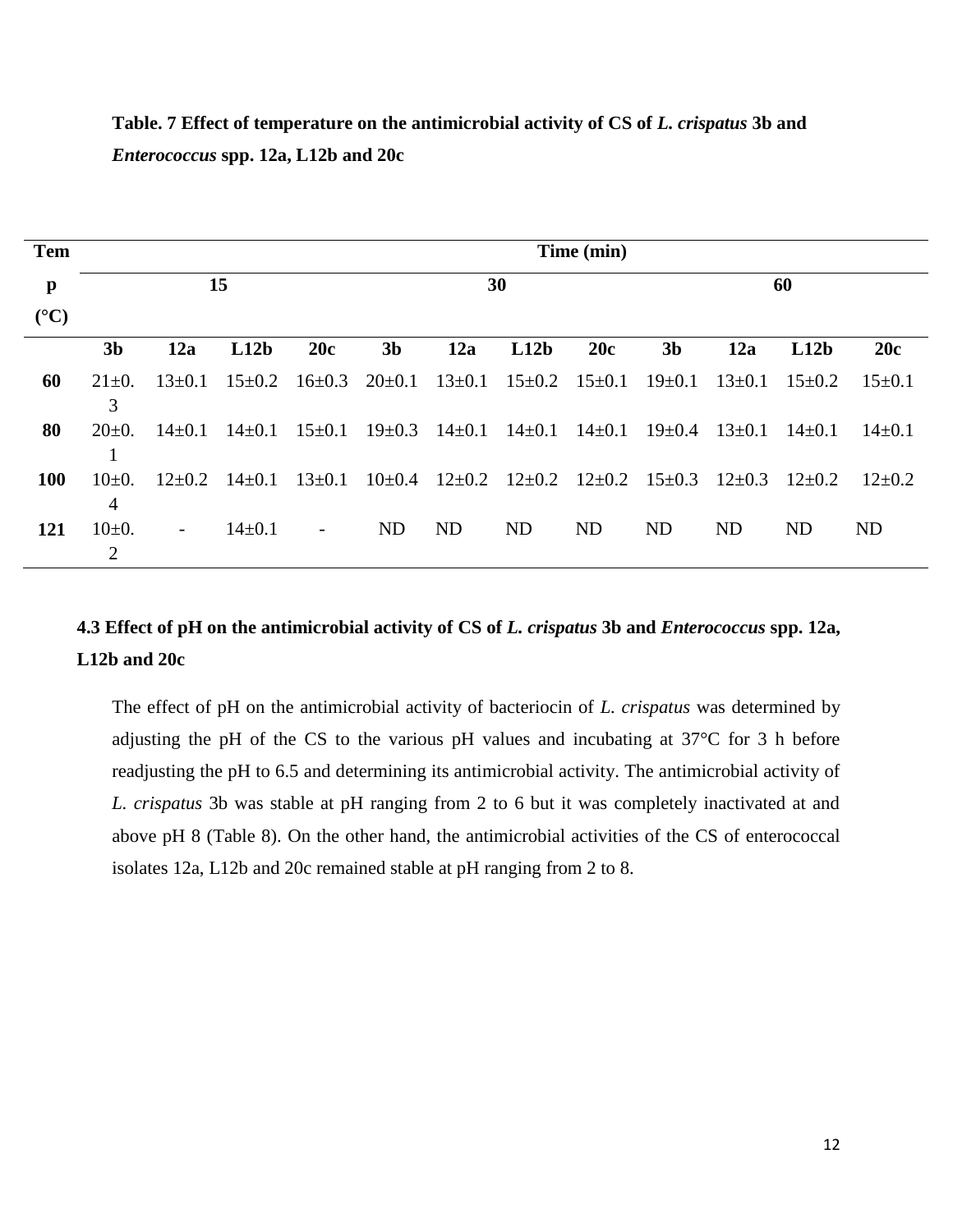**Table. 8 Effect of pH on the antimicrobial activity of CS of** *L. crispatus* **3b and**  *Enterococcus* **spp. 12a, L12b and 20c** 

| pH | Zone of inhibition (mm) |              |              |              |  |  |  |  |
|----|-------------------------|--------------|--------------|--------------|--|--|--|--|
|    | 3 <sub>b</sub>          | 12a          | L12b         | 20c          |  |  |  |  |
| 2  | $19 \pm 0.2$            | $13 \pm 0.1$ | $15 \pm 0.2$ | $16 \pm 0.3$ |  |  |  |  |
| 4  | 19±0.1                  | $14\pm0.1$   | $14\pm0.1$   | $15 \pm 0.1$ |  |  |  |  |
| 6  | $20 \pm 0.3$            | $12\pm0.2$   | $14\pm0.1$   | $13 \pm 0.1$ |  |  |  |  |
| 8  |                         | $12\pm0.2$   | $14 \pm 0.1$ | $14\pm 0.1$  |  |  |  |  |
| 10 |                         |              |              |              |  |  |  |  |

## **4.4.The effect of solvents on the antimicrobial activities of CS**

The CS of various isolates were treated with 50% v/v of different solvents to study the effect of the treatment on the antimicrobial activities. It was observed that chloroform treatment decreased the antimicrobial activity of CS only in the case of 12a and 20c. Methanol, acetone and isopropanol had no effect on the activity of CS of all the four isolates (Table 9).

**Table 9. The effect of solvents on the antimicrobial activities of CS**

| <b>Solvents</b>    | <b>Concentration</b> |                | <b>Zone Of inhibition (mm)</b> |                  |          |  |  |  |
|--------------------|----------------------|----------------|--------------------------------|------------------|----------|--|--|--|
|                    | $(\frac{6}{v})$      | 3 <sub>b</sub> | 12a                            | L12 <sub>b</sub> | 20c      |  |  |  |
| Methanol           | 50                   | $18+0.1$       | $16+0.4$                       | $15+0.2$         | $15+0.3$ |  |  |  |
| Chloroform         | 50                   | $16+0.4$       | $13+0.2$                       | $16+0.1$         | $10+0.1$ |  |  |  |
| Acetone            | 50                   | $18+0.1$       | $16+0.2$                       | $15+0.2$         | $14+0.2$ |  |  |  |
| <b>Isopropanol</b> | 50                   | $20+0.3$       | $17+0.2$                       | $20+0.2$         | $18+0.3$ |  |  |  |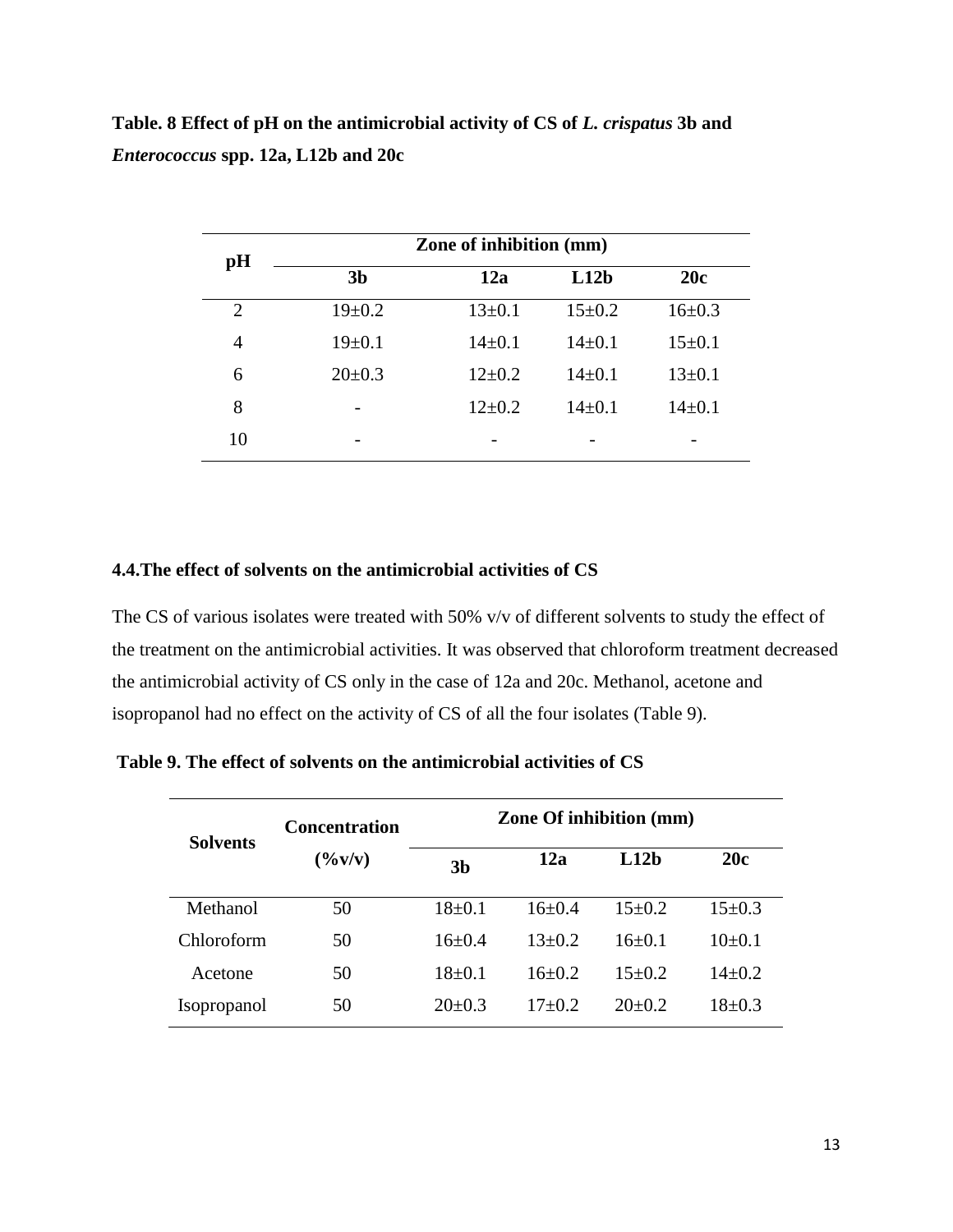#### **Kinetics of bacteriocin production by** *L. crispatus* **13a and 20c**

The bacteriocins are all primary metabolites Thus, the kinetics of the production of bacteriocin in the CS were determined only in case of *L. crispatus* 3a and *E. faecium* 12a. The bacteriocin appeared in the CS of 3a after 8 h and peaked at 16 h (Figure 2). It remained constant till 26 h, after which it showed slight decline by 20%. Bacteriocin production appears to be growthassociated as it first appeared in the mid-log phase and its production plateaued in the stationary phase of the bacterial growth. The pH of the culture medium dropped consistently after 4 h till the final pH of 3.0 was obtained at 32 h (Figure 2). Similarly, in the case of 12a the increase in the bacteriocin concentration was observed 4 h after the inoculation of the bacteria in MRS. The bacteriocin concentration peaked by 8 h and by 22 h it decreased by 50 % (Figure 3). The pH of the MRS showed consistent decrease till 14 h after which it stabilized to 3.0.



**Figure 2** Kinetics of growth, pH and bacteriocin production by *L. crispatus* 3a. *L. crispatus* was grown in MRS medium at 37 °C; 5 %  $CO<sub>2</sub>$  under static conditions, and a part of the sample was removed from the cultures every 2 h and analysed for optical density at 580 nm, bacteriocin activity and pH. Bacteriocin activity was measured by using agar gel diffusion method. The results are the mean  $\pm$  s.d. of three replicate experiments.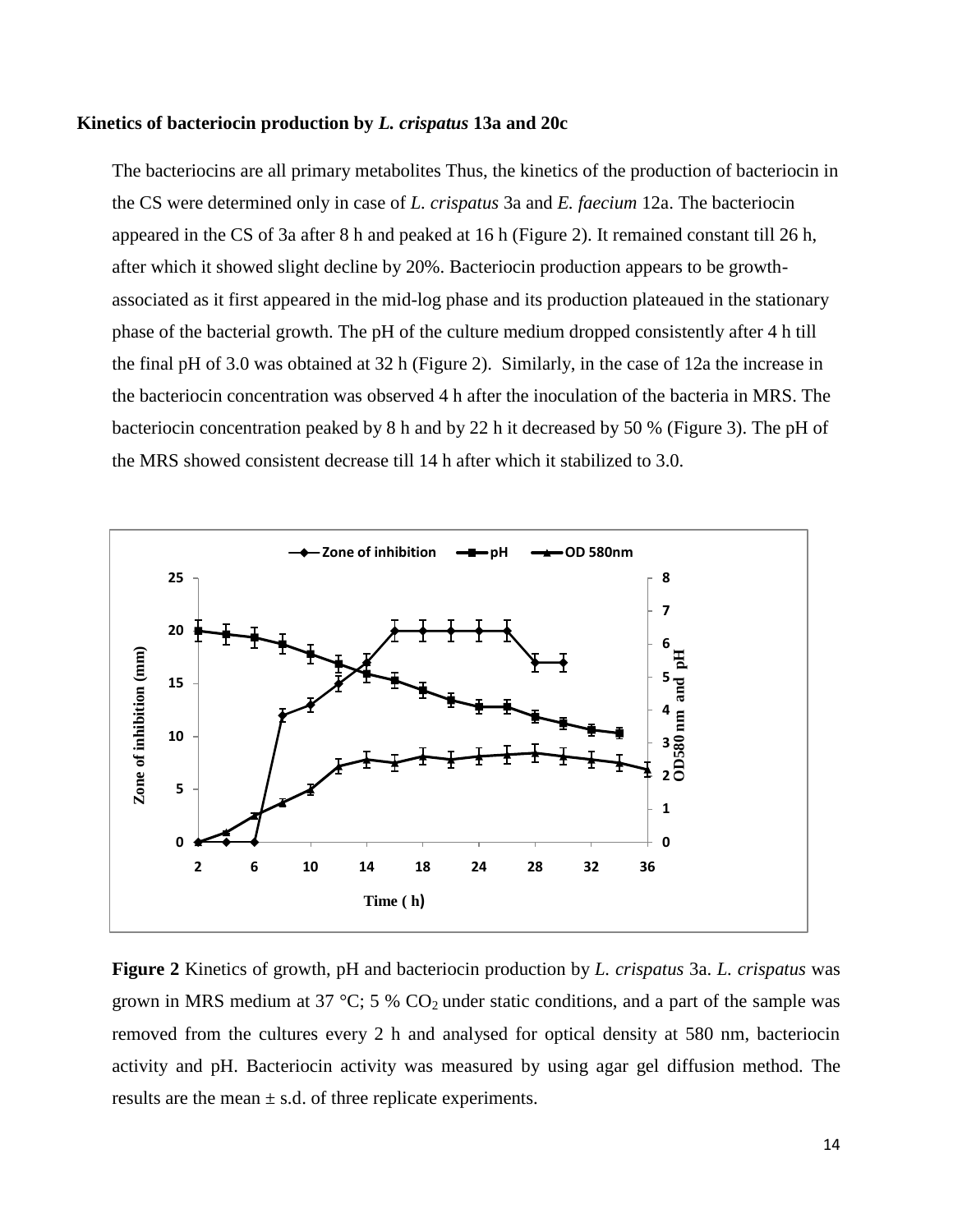

**Fig 3.** Growth kinetics, bacteriocin production and changes in pH of the medium by *E. faecium* 12a at different time intervals.

## **Objective 3:Determination of MIC and time kill studies**

The minimum inhibitory concentrations (MIC) of the CS of both *L. crispatus* and *E. faecium* 12a was determined against *P. aeruginosa* and *S. enterica*, respectively. The titre of the antimicrobial activity of the CS was defined as the reciprocal of the highest dilution (2*n*) that resulted in inhibition of the indicator strain. Thus, the titre of antibacterial activity of *L. crispatus* against *P. aeruginosa* was 5120 AU/ml; whereas titre of *E. faecium* against *S. enterica* = 1280 AU/ml (Table 10; Figure 4)

| <b>Dilution (Fold)</b> | <b>Zone of inhibition (mm)</b> |              |  |  |
|------------------------|--------------------------------|--------------|--|--|
|                        | L. crispatus                   | E. faecium   |  |  |
| No dilution            | $20 \pm 0.3$                   | $18 + 0.2$   |  |  |
| 2                      | $20 \pm 0.2$                   | $17\pm0.1$   |  |  |
| 4                      | $21 \pm 0.2$                   | $16 \pm 0.1$ |  |  |
| 8                      | $18+0.2$                       | $15 \pm 0.3$ |  |  |
| 16                     | $16\pm0.2$                     | $14\pm0.4$   |  |  |

**Table.10 Titre of antibacterial activities of CS of** *L. crispatus* **and** *E. faecium*



15 inhibitions of different dilutions of CS of *E.*  Figure 4. The petridish showing zones of *faecium* 12a against *S. enterica*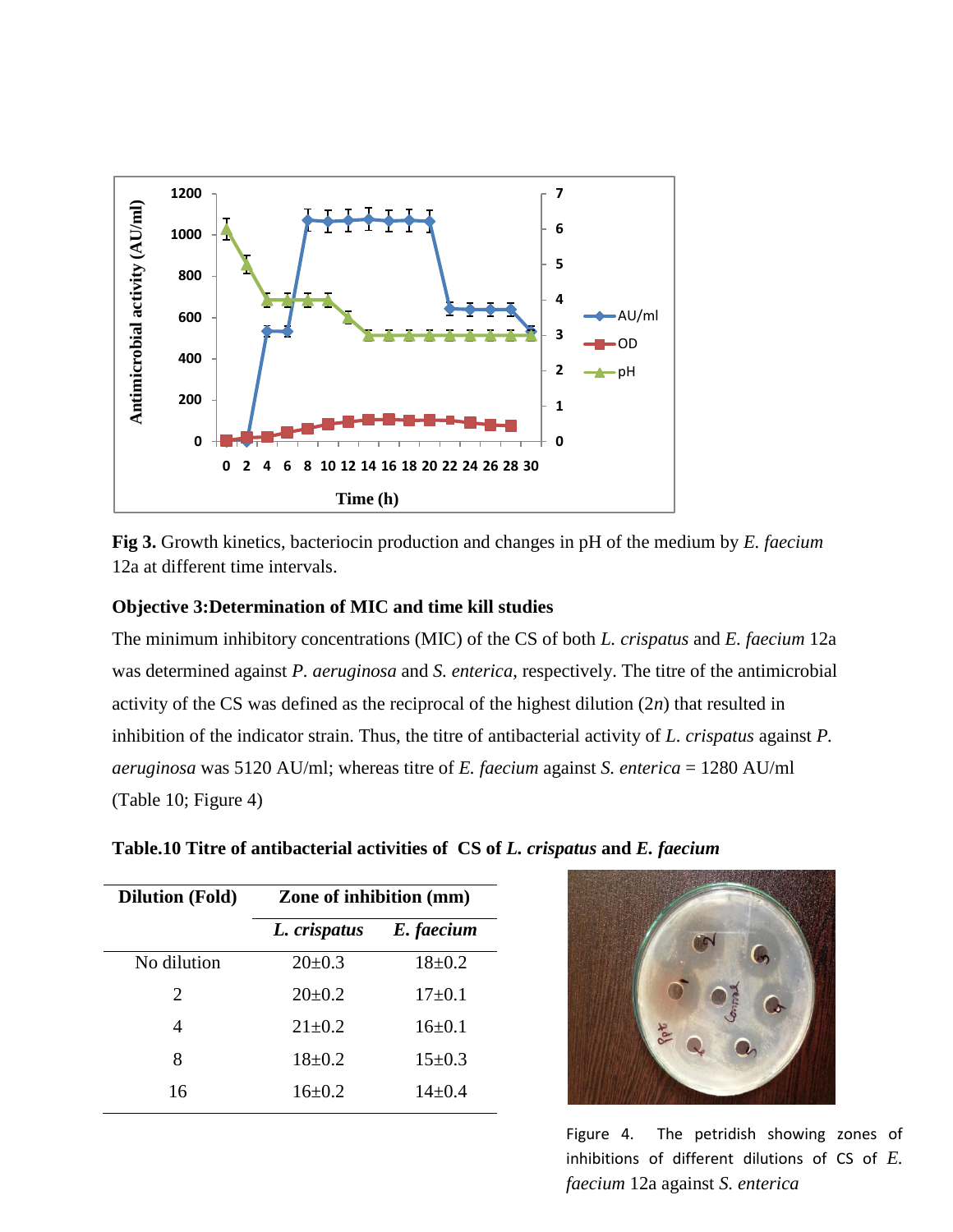| 32   | $16 \pm 0.2$ | $13 \pm 0.2$ |
|------|--------------|--------------|
| 64   | $15 \pm 0.2$ | $12 \pm 0.1$ |
| 128  | $14 \pm 0.2$ | $11 \pm 0.2$ |
| 256  | $13 \pm 0.2$ |              |
| 512  | $12\pm0.2$   |              |
| 1024 |              |              |
|      |              |              |

## **5. Fifth Objective: Purification of selected bacteriocin from** *E. faecium* **12a**

The production of bacteriocin by L. crispatus was lost over a period of 2 years of subculturing probably because the bacteriocin genes may be present on the unstable plasmids; however, the production of bacteriocin remained consistent from *E. faecium* 12a and thus it was purified and characterized. The novel high molecular weight bacteriocin from the enterococcal isolate 12a was purified from the CS by using various techniques such as ammonium sulphate, cationexchange column and high performance liquid chromatography and the results showed that the final yield after reverse phase chromatography was 30% (Table 11). A single peak at the retention time 1.72 min was obtained as shown in the HPLC chromatogram (Figure 5). The molecular weight of the bacteriocin was 65 kDa as determined by sodium dodecyl chromatography-polyacrylamide gel chromatography (Figure 6, lane 3). The agar gel overlay of the unstained SDA-PAGE gel further confirmed that the single band so obtained showed zone of inhibition after plating against *S. enterica* cells (Figure 6, lane 4)..

### **Table 11: Purification steps of bacteriocin from isolate 12a**

| <b>Purification</b><br>step | <b>Total</b><br>volume | <b>Total</b><br><b>Protein</b><br>$(\mu g/ml)$ | <b>Activity</b><br>(AU/ml) | <b>Specific</b><br>activity<br>$(AU/\mu g)$ | Fold<br><b>Purification</b><br>(per step) | Yield<br>(%) |
|-----------------------------|------------------------|------------------------------------------------|----------------------------|---------------------------------------------|-------------------------------------------|--------------|
| Cell-free<br>supernatant    | 1 <sub>L</sub>         | 101                                            | 1066                       | 10.6                                        |                                           | 100          |
| Ammonium<br>sulphate ppt.   | $5 \text{ ml}$         | 51                                             | 640                        | 12.5                                        | 1.1                                       | 60           |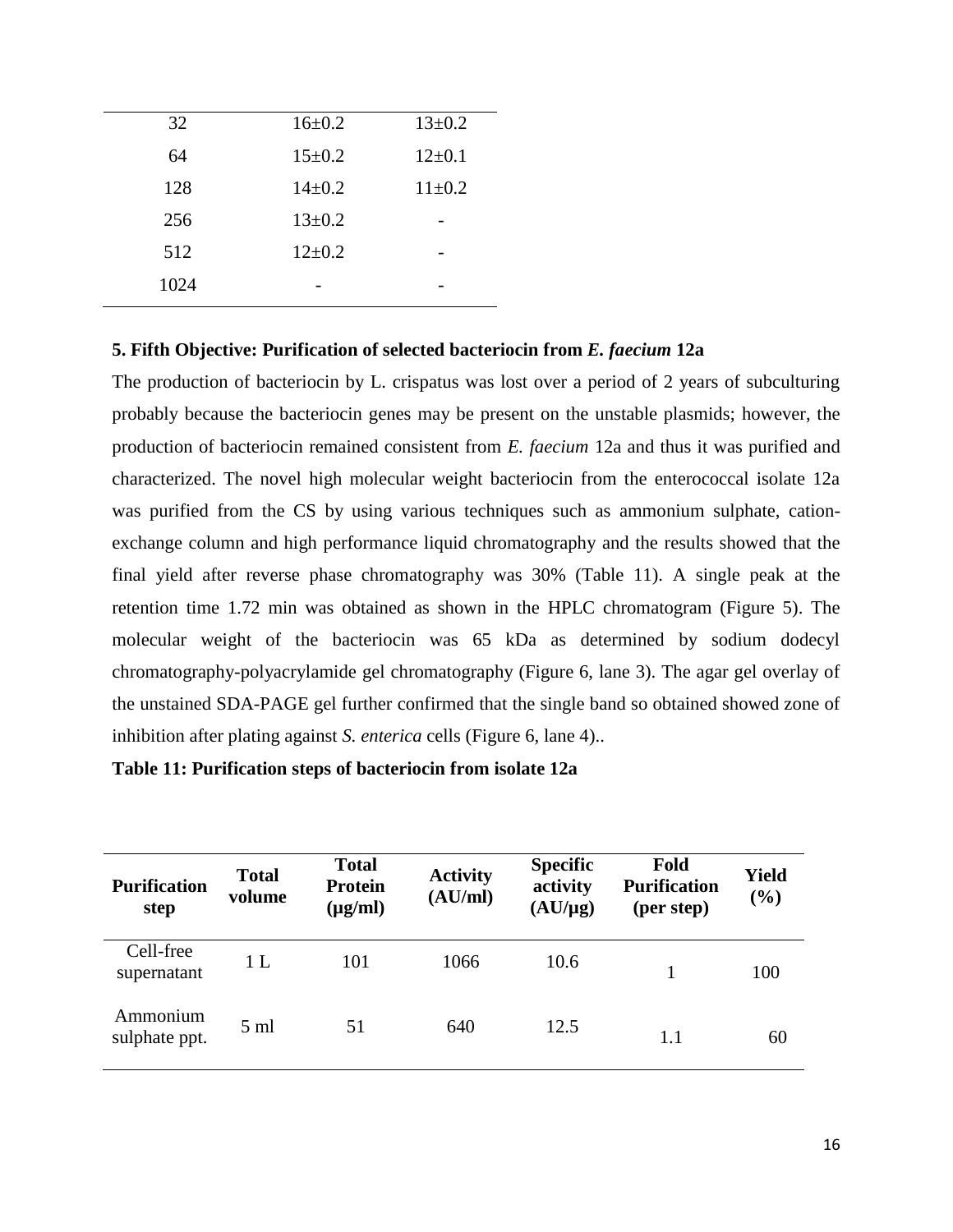

**Figure 5:** Chromatogram of the purified bacteriocins on semi preparative HPLC



**Figure 6. SDS-PAGE of purified bacteriocin of 12a and gel overlay with** *S. enterica* **(MTCC 733)**. Lane 1: molecular weight marker. Lane 2: semi-purified bacteriocin. Lane 3: purified bacteriocin . Lane 4: Inhibition zone by bacteriocin on the overlay gel.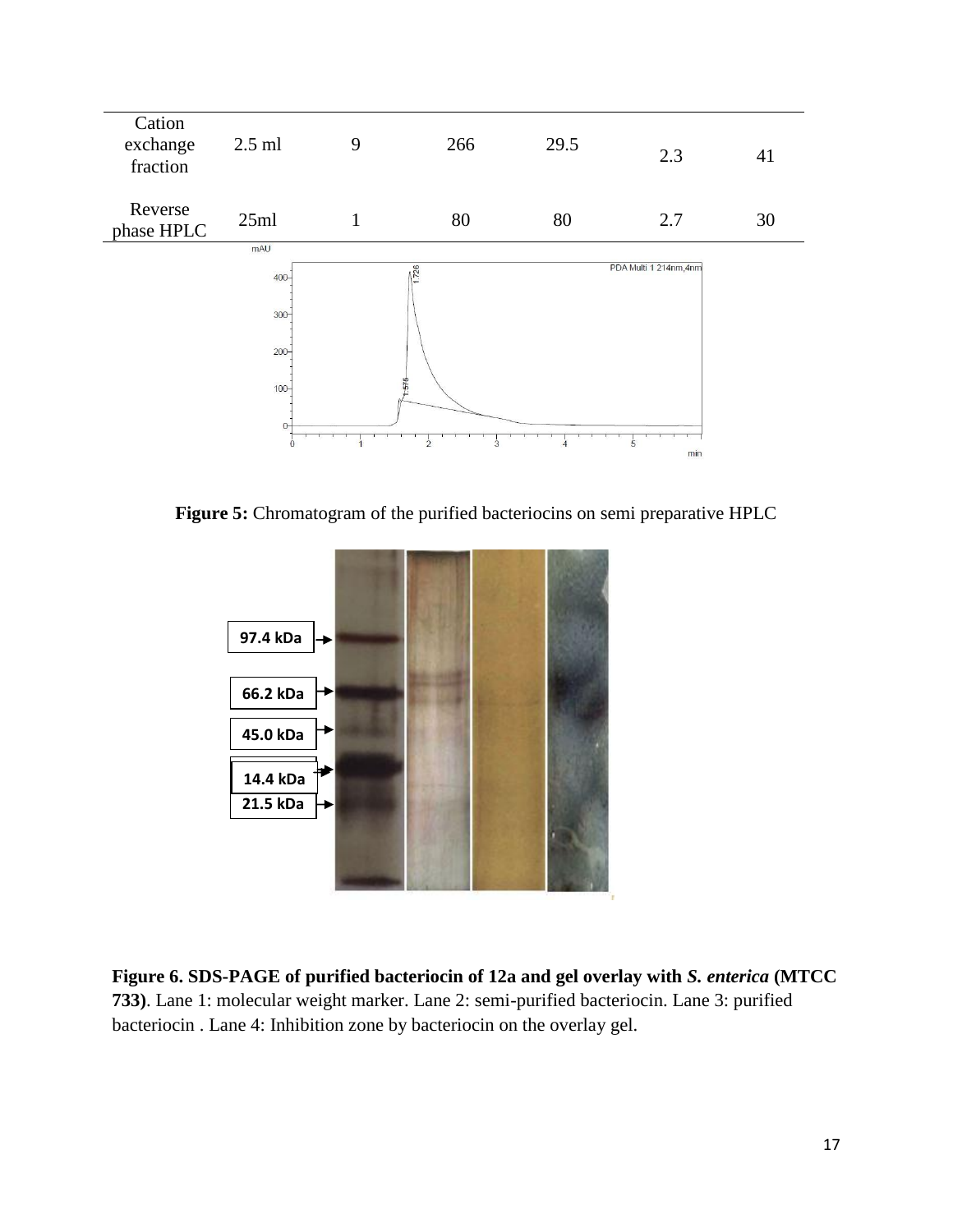# **6. Objective Chequerboard titrations to determine the interaction of broad spectrum bacteriocins with conventional antibiotics**

Agar gel method and chequerboard titrations was carried out to determine the type of interaction (synergistic, additive antagonistic or no interaction) of bacteriocins-containing CS of *L. crispatus* 3a and *E. faecium* 12a with conventional antibiotics. Table 12 and 13 shows that ciprofloxacin, moxifloxacin and streptomycin had synergistic effect with the bacteriocin-containing CS of 3a, whereas, kanamycin, azithromycin and rifampicin had no synergistic interaction with the CS.

Similarly various antibiotics such as gentamycin, streptomycin, moxifloxacin, gatifloxacin, methicillin, linezolid, amikacin, colistin and clavulanic acid synergized with the bacteriocin containing-CS of *E. faecium* 12a for the bactericidal action against *S. enterica* (Table 14).

| <b>Antibiotic</b> | <b>Concentration</b><br><b>of</b><br>antibiotic | Average zone of inhibition (mm) |                 |                            | <b>of</b><br><b>Nature</b><br><b>Interaction</b> |
|-------------------|-------------------------------------------------|---------------------------------|-----------------|----------------------------|--------------------------------------------------|
|                   | $(\mu g)$                                       | <b>Antibioti</b><br>c alone     | bacterio<br>cin | Antibiotic+<br>bacteriocin |                                                  |
| Ciprofloxacin     | 10                                              | $24 \pm 0.2$                    | $11 \pm 0.5$    | $30 \pm 0.4$               | Synergistic                                      |
| Moxifloxacin      | 5                                               | $22 \pm 0.5$                    | $11 \pm 0.7$    | $27 \pm 0.4$               | Synergistic                                      |
| Streptomycin      | 150                                             | $23 \pm 0.7$                    | $11 \pm 0.3$    | $31 \pm 0.5$               | Synergistic                                      |
| Kanamycin         | 30                                              | $10\pm 0.5$                     | $11\pm0.2$      | $10\pm 0.3$                | No Interaction                                   |
| Azithromycin      | 15                                              | $28 \pm 0.3$                    | $11 \pm 0.5$    | $28 \pm 0.6$               | No Interaction                                   |
| Rifampicin        | 30                                              | $10\pm 0.4$                     | $11+0.7$        | $11 \pm 0.5$               | No Interaction                                   |

**Table.12 Interaction between conventional antibiotic and bacteriocin of** *L. crispatus* **3a against** *P. aeruginosa*

Agar well diffusion assay was performed and zone of inhibitions were measured in the presence of various antibiotics and bacteriocin at suboptimal concentration (80 AU/ml) separately, and in combination. bacteriocin-inactivated in the presence of pepsin (1mg/ml) was used as negative control. To inactivate bacteriocin, it was treated with 1mg/ml of pepsin and incubated at 37 °C for 2 h before performing agar well diffusion assay. The interaction was regarded as synergistic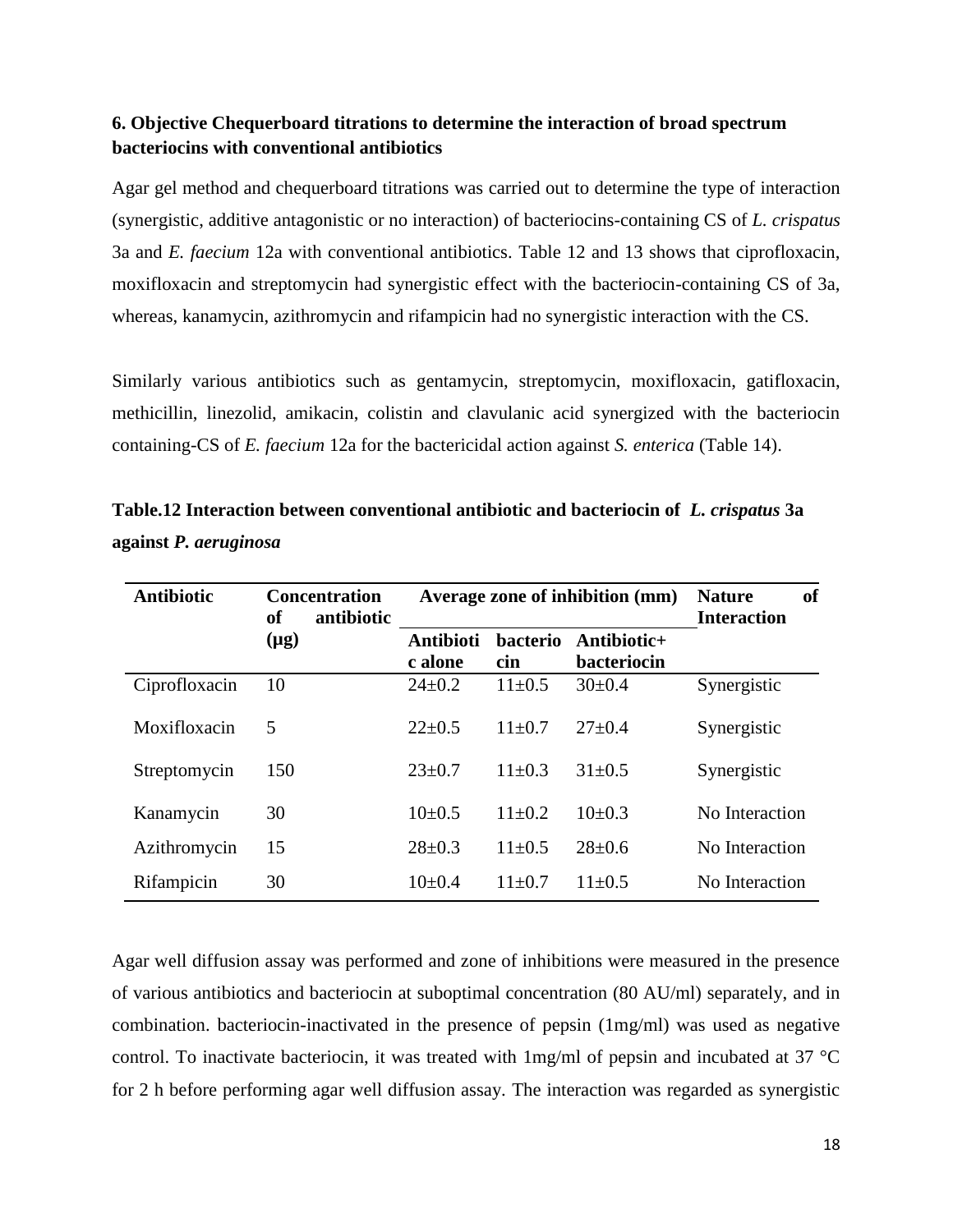if the inhibition zones were at least  $> 2$ mm compared with individual zone of inhibitions for antibiotic and bacteriocin. The values are mean + s.d. of experiments performed in triplicate.

**Table 13 MIC of antibiotic alone and antibiotic/ bacteriocin of** *L. crispatus* **3a against** *P. aeruginosa*

|                   |                                 | MIC (µg/ml or AU/ml)       |                                                                        |                                                 | $\Sigma$ FIC of                                              |
|-------------------|---------------------------------|----------------------------|------------------------------------------------------------------------|-------------------------------------------------|--------------------------------------------------------------|
| <b>Antibiotic</b> | <b>Antibioti</b><br>$\mathbf c$ | Antibiotic/<br>bacteriocin | <sup>a</sup> Antibiotic/<br><b>BLIS-</b><br>inactivated<br>with pepsin | $b \Sigma$ FIC of<br>antibiotic+<br>bacteriocin | $antibiotic+$<br>bacteriocin -<br>inactivated<br>with pepsin |
| Ciprofloxacin     | 4                               | 0.13/40                    | 4/80                                                                   | 0.28                                            | 1.5                                                          |
| Moxifloxacin      | 4                               | 0.5/40                     | 4/80                                                                   | 0.38                                            | 1.5                                                          |
| Streptomycin      | 128                             | 16/40                      | 64/160                                                                 | 0.38                                            | 1.5                                                          |

of bacteriocin alone against *P. aeruginosa* is 160 AU/ml. The interaction was interpreted as follows: synergy,  $FIC \le 0.5$ ; indifference,  $0.5 \le FIC \le 2$ ; antagonism,  $FIC \ge 2$ . The values are mean + s.d. of experiments performed in triplicate.

<sup>a</sup> Negative control experiment was performed in the presence of bacteriocin-inactivated with pepsin. To inactivate bacteriocin, it was treated with 1mg/ml of pepsin and incubated at 37 °C for 2 h before performing chequer board titration assay.

**b** Σ Fractional Inhibitory Concentration = FIC<sub>antibiotic</sub> + FIC bacteriocin= (MIC of antibiotic in combination/MIC of antibiotic alone) + (MIC of bacteriocin in combination/MIC of bacteriocin alone).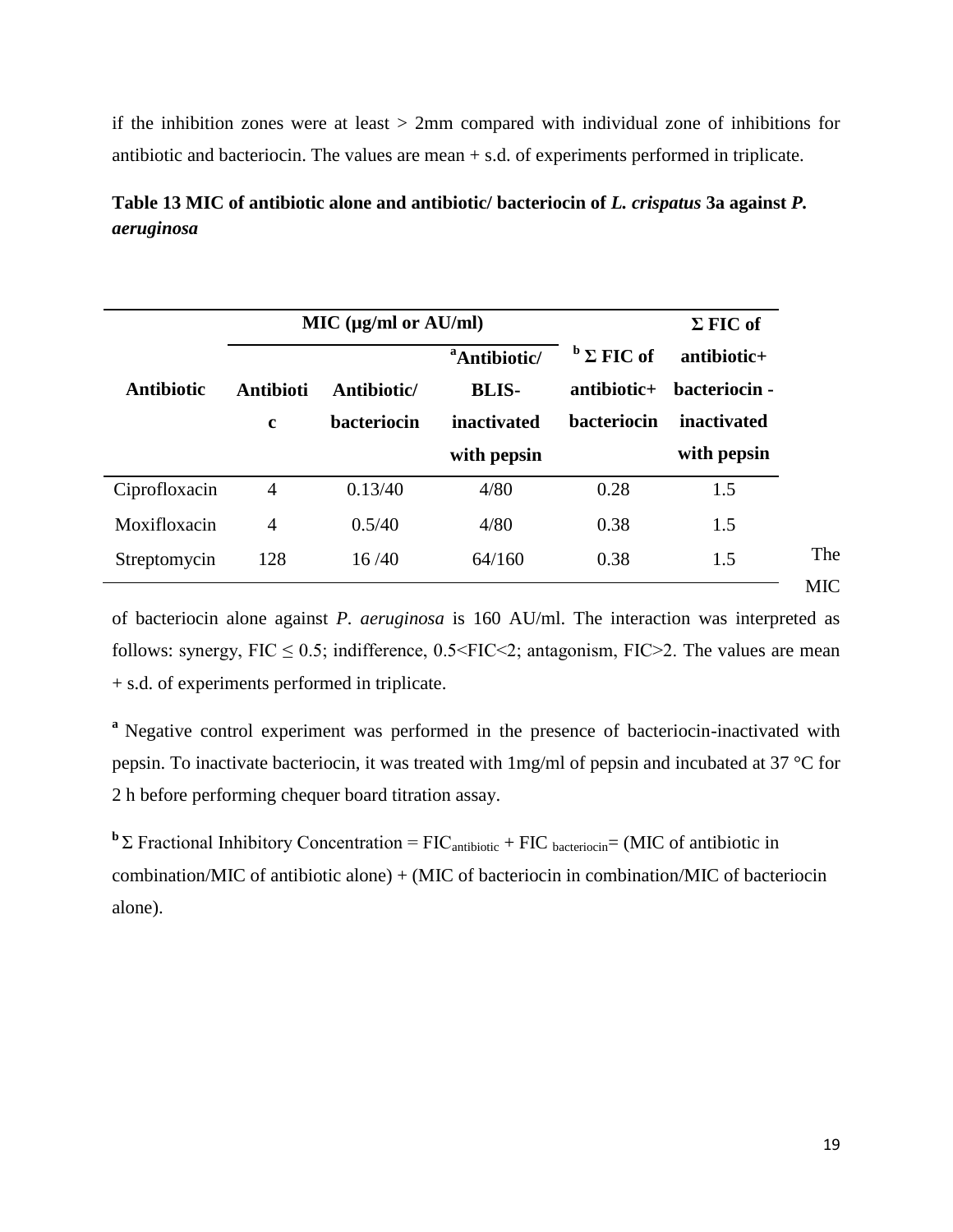**Table.14 Interaction between conventional antibiotic and bacteriocin of isolate 12a against** 

*S. enterica* **Antibiotic Antibiotic+** 

| <b>Antibiotic (conc</b> | <b>Bacteriocin</b> | AMUVIVUU 1               |              |                               |  |  |
|-------------------------|--------------------|--------------------------|--------------|-------------------------------|--|--|
|                         | 3a                 | <b>Alone</b>             | bacteriocin  | <b>Interaction</b>            |  |  |
| in $\mu$ g)             |                    | Zone of inhibition (mm)  |              |                               |  |  |
| Colistin                | $18 + 0.2$         |                          | $23 \pm 0.3$ | Synergistic                   |  |  |
| Gentamicin              | $18 + 0.2$         | $20 \pm 0.3$             | $22 + 0.2$   | Synergistic                   |  |  |
| Streptomycin            | $18 + 0.2$         | $18 + 0.2$               | $21 \pm 0.2$ | Synergistic                   |  |  |
| Gatifloxacin            | $18 + 0.2$         | $18 \pm 0.1$             | $20 \pm 0.3$ | Synergistic                   |  |  |
| Clavulanic Acid         | $18 + 0.2$         | $18 \pm 0.3$             | $22 + 0.2$   | Synergistic                   |  |  |
| Amikacin                | $18 + 0.2$         | $22 \pm 0.2$             | $27 \pm 0.2$ | Synergistic                   |  |  |
| Methicillin             | $18 + 0.2$         | $\overline{\phantom{a}}$ | $23 \pm 0.2$ | Synergistic                   |  |  |
| Linezolid               | $18 + 0.2$         | $46 + 0.2$               | $51 \pm 0.1$ | Synergistic                   |  |  |
| Moxifloxacin            | $18 + 0.2$         |                          | $22 \pm 0.3$ | Synergistic                   |  |  |
| Oxacillin               | $18 + 0.2$         |                          | $17+0.1$     | No<br>Interaction             |  |  |
| Ampicillin              | $18 + 0.2$         | $40 \pm 0.2$             | $39 \pm 0.3$ | N <sub>o</sub><br>Interaction |  |  |
| Nalidixic Acid          | $18 + 0.2$         |                          | $18 + 0.2$   | N <sub>o</sub><br>Interaction |  |  |
| Ciprofloxacin           | $18 + 0.2$         |                          | $18 + 0.4$   | N <sub>o</sub><br>Interaction |  |  |
| Ofloxacin               | $18 + 0.2$         | $16 \pm 0.5$             | $18 + 0.2$   | N <sub>o</sub><br>Interaction |  |  |
| Erythromycin            | $18 + 0.2$         |                          | $19 \pm 0.2$ | N <sub>o</sub><br>Interaction |  |  |
| Kanamycin               | $18 + 0.2$         |                          | $18 + 0.1$   | N <sub>o</sub><br>Interaction |  |  |
| Norfloxacin             | $18 + 0.2$         |                          | $19 \pm 0.2$ | N <sub>o</sub><br>Interaction |  |  |
| Clarithromycin          | $18 + 0.2$         |                          | $18 + 0.5$   | N <sub>o</sub><br>Interaction |  |  |
| Sparfloxacin            | $18 + 0.2$         |                          | $21 \pm 0.2$ | N <sub>o</sub><br>Interaction |  |  |
| Co-Trimoxazole          | $18 + 0.2$         | $\overline{a}$           | $20 \pm 0.3$ | N <sub>o</sub><br>Interaction |  |  |
| Cefexin                 | $18 + 0.2$         | $31 \pm 0.2$             | $20 \pm 0.2$ | N <sub>o</sub><br>Interaction |  |  |
| Novobiocin              | $18 + 0.2$         | $29 \pm 0.1$             | $19 \pm 0.2$ | Antagonistic                  |  |  |
| Cephalothin             | $18 + 0.2$         | $32 \pm 0.3$             | $22 \pm 0.3$ | Antagonistic                  |  |  |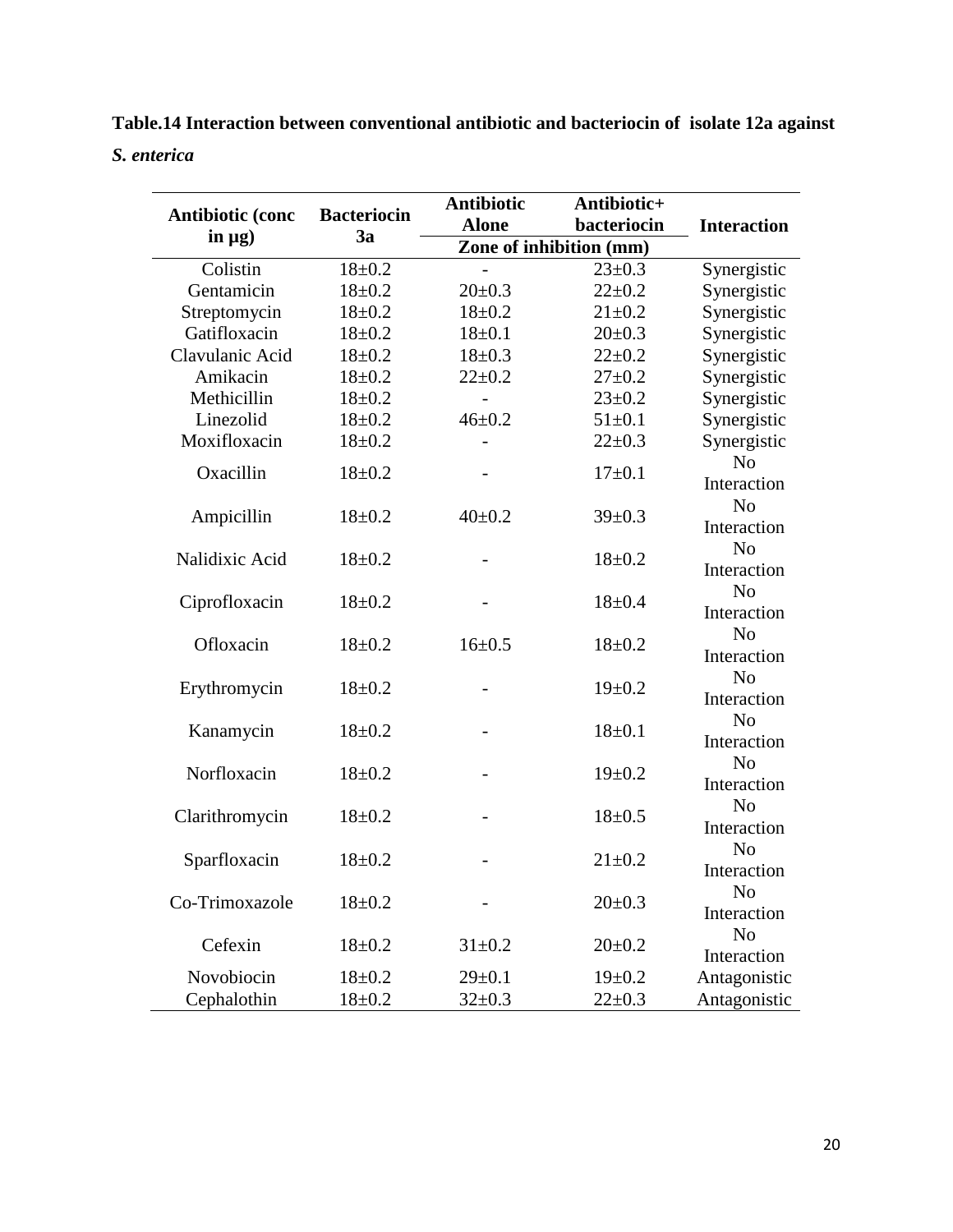# **7 Objective:** *In vitro* **testing of cytotoxicity of bacteriocins against various human cancer cell lines.**

Evaluation of anti-proliferative activities of the CS of enterococcal isolates on the cancer cell lines HeLa, A549 and HCT-15 was done. CS of all the three enterococcal isolates had dosedependent anti-proliferative activity against all the cancer cell lines tested. CS of isolate 12a, 20c and L12b at the highest dose of 50 µg/ml resulted in 8.4, 9.7 and 16.4% reduction in the viabilities of HeLa, respectively (Figure 7A) The 50% inhibitory concentration  $(IC_{50})$  values of the CS of 12a, 20c and L12b for HeLa was calculated as 12.5, 7.7 and 15.9 µg/ml, respectively. Similarly, the secretory metabolites all the three enterococcal isolates at the dose of 50  $\mu$ g/ml resulted in maximum inhibition of the growth of HCT-15. The viability of HCT-15 was reduced to 13.7, 14.4 and 15.8% following treatment with the CS (50 µg/ml) of 12a, 20c and L12b,

respectively (Figure 7B). The  $IC_{50}$  values calculated for the CS of 12a, 20c and L12b were 9.9, 14.4 and 15.3 µg/ml, respectively.

Further, 24 h treatment of the cell line A549 with the CS of the enterococcal isolates12a, 20c and L12b at the concentration 50  $\mu$ g/ml, reduced the viabilities to 17.5, 21.3 and 18.7%, respectively (Figure 7C). The  $IC_{50}$  values calculated for the CS of 12a, 20c and L12b were 14.01, 21.3 and 11.7 µg/ml, respectively.

The antiproliferative effect of CS of all the three enterococcal isolates were also determined against normal human PBMCs. The residual viabilities of PBMC after treatment with the CS of 12a, L12b and 20c were 74.5, 76.5 and 81.5 %, respectively (Figure 7D).

Proteinase K treatment of CS of all the three enterococcal isolates resulted in abrogation of the anti-proliferative effect of CS (Figure 8). The viabilities of HCT-15 was reduced only by 18.7, 22.9 and 26.8% with proteinase K-treated CS of 12a, 20c and L12b, respectively. Thus, the anti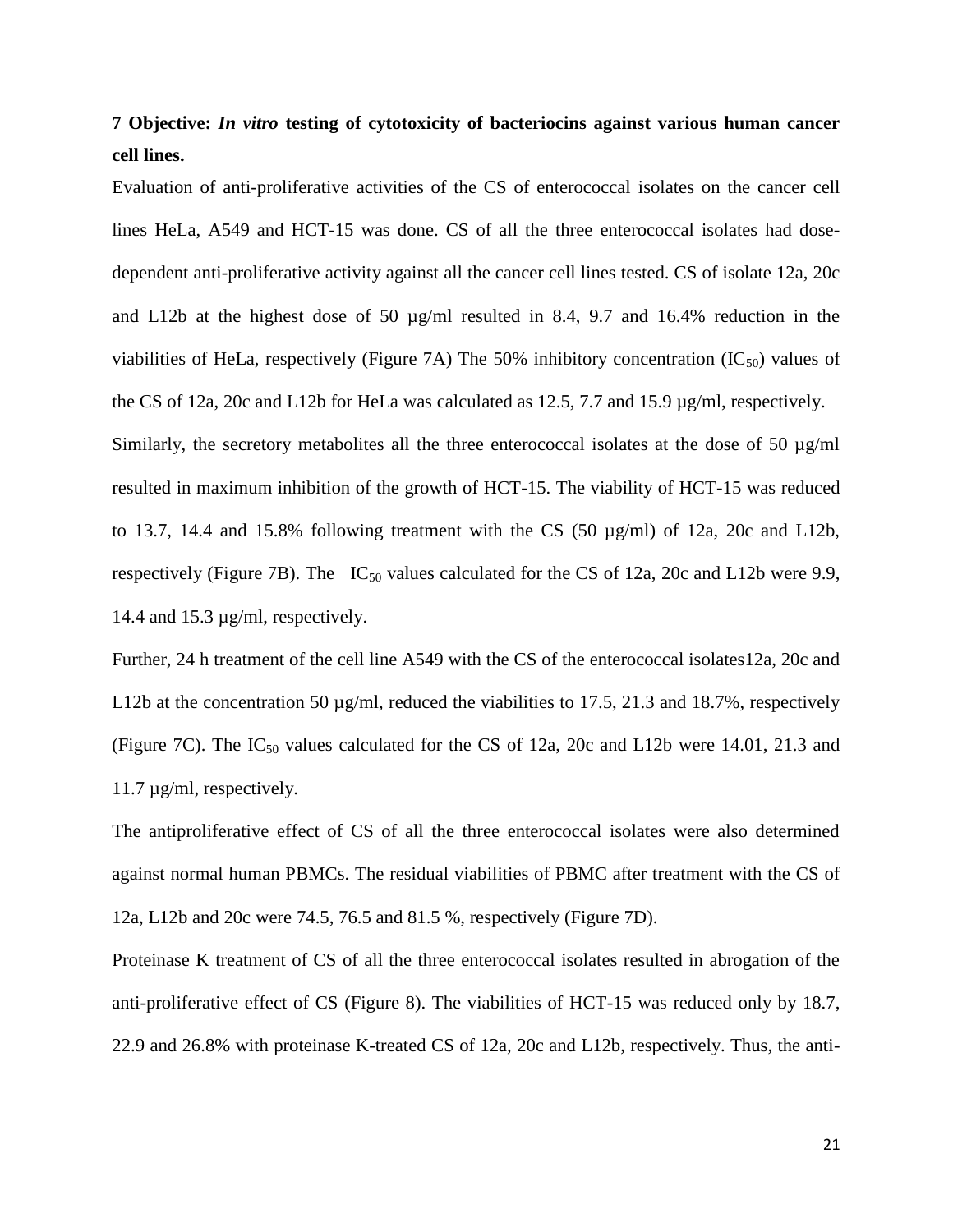proliferative activity of CS of all the isolates is due to some proteinaceous substance present in the CS.



Figure 7. Dose-dependent effect of the secreted metabolites of the CS of *Enterococcal* isolates 12d, 20c and L12b on the viability of (a) HeLa (b) HCT 15 (c) A549 (d) Human PBMCs after 24 h treatment. Error bars represent standard deviation of the mean values.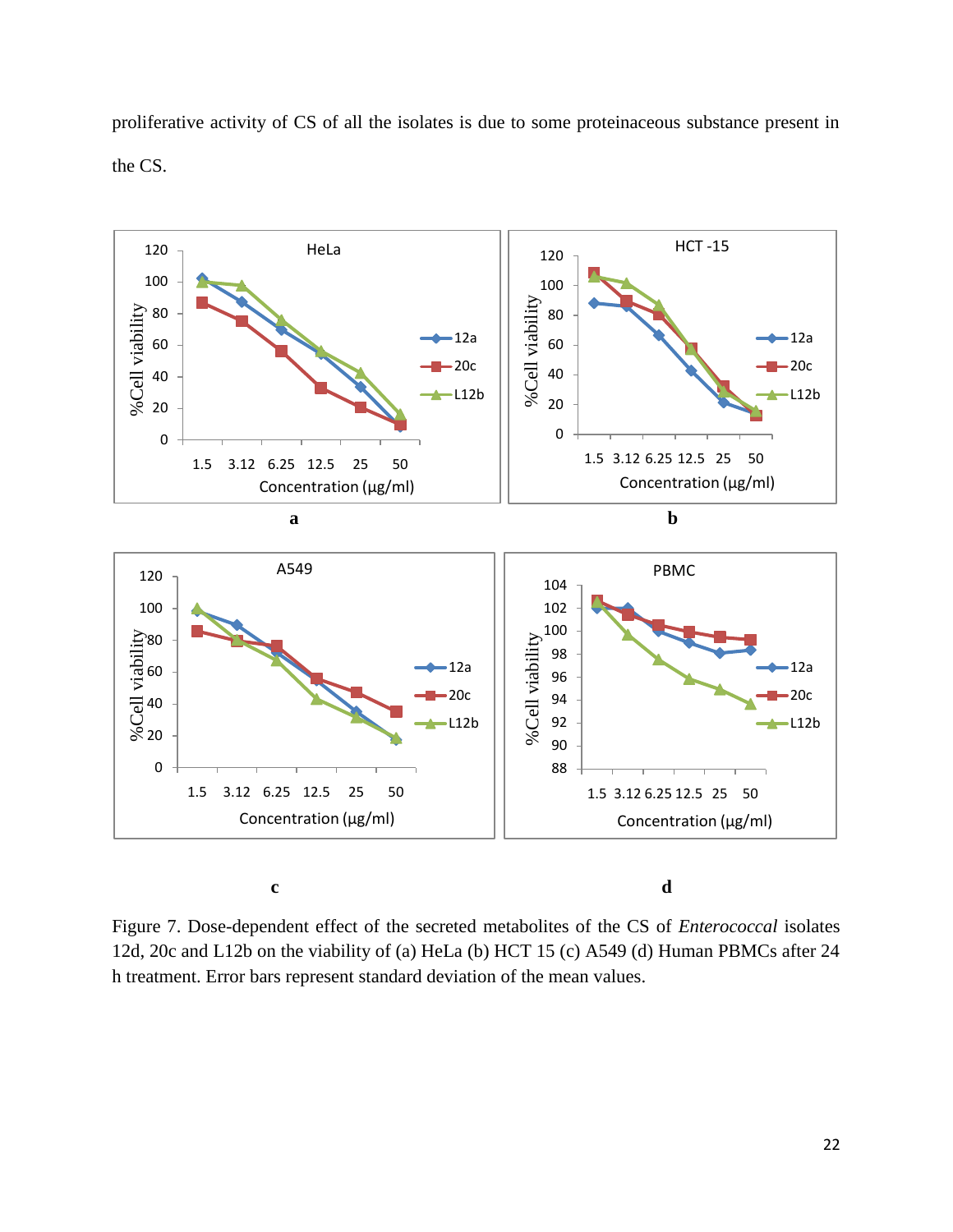

Figure 8. Anti-proliferative effect of CS (50µg/ml) of *Enterococcal* isolates, with and without proteinase K(1µg/ml) treatment on HCT-15 cell line. Untreated CS was used as control.

### **3.3 Microscopic detection of morphological changes in the CS-treated cell lines**

Apoptosis of eukaryotic cells is associated with certain morphological changes in their cell membranes and DNA that could be studied microscopically. To study the effect of CS on the morphology of HCT-15 cells, they were treated with 50  $\mu$ g/ml of CS and then stained with dyes, Hoechst 33342, propidium iodide (PI), and Giemsa (Merck, Darmstadt, Germany). Further, to study the mechanism of the anti-proliferative activity of CS, the morphological changes of CStreated cancer cell line HCT-15 cells were studied by bright field and fluorescent microscopy. Apoptosis also known as programmed cell death involves microscopically visible morphological changes such as chromatin condensation and margination, cell shrinkage, membrane blebbing and formation of apoptotic bodies. Most of the cells in the control sample (treated with MRS) remained viable with normal cell morphology and, clear outline of cell membrane and nucleus (Figure 9; Lanes A1, B1, C1). On the other hand, the cells treated with the CS of enterococcal isolates 12a and 20c showed morphological changes typical of apoptosis (Figure 9). The CStreated and Geimsa-stained cells (Lanes A2 and A3) showed cell shrinkage, nuclear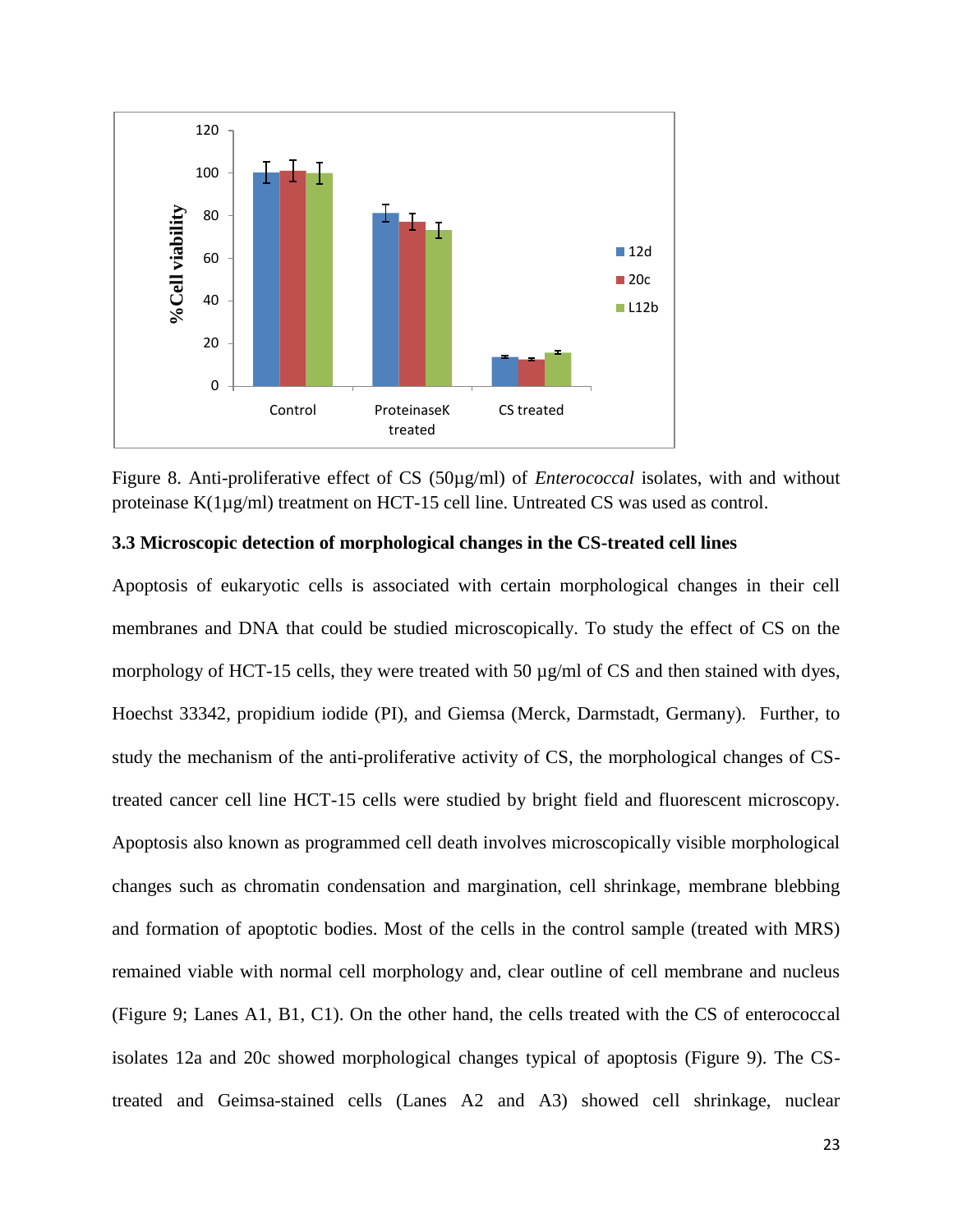condensation and nuclear fragmentation. Whereas, CS-treated and fluorescent-stained (Lanes B2, B3, C2 and C3) cells showed nuclear condensation and fragmentation.



Figure 9. Morphological changes induced in HCT-15 following 24 h treatment with CS of *Enterococcal* isolates. (A) Giemsa-stained (B) Hoechst 33342 (C) PI stained HCT-15 cells. Lane 1: untreated HCT-15 cells; Lane 2: HCT-15 cells treated with CS of 12d and Lane 3: HCT-15 cells treated with CS of 20c.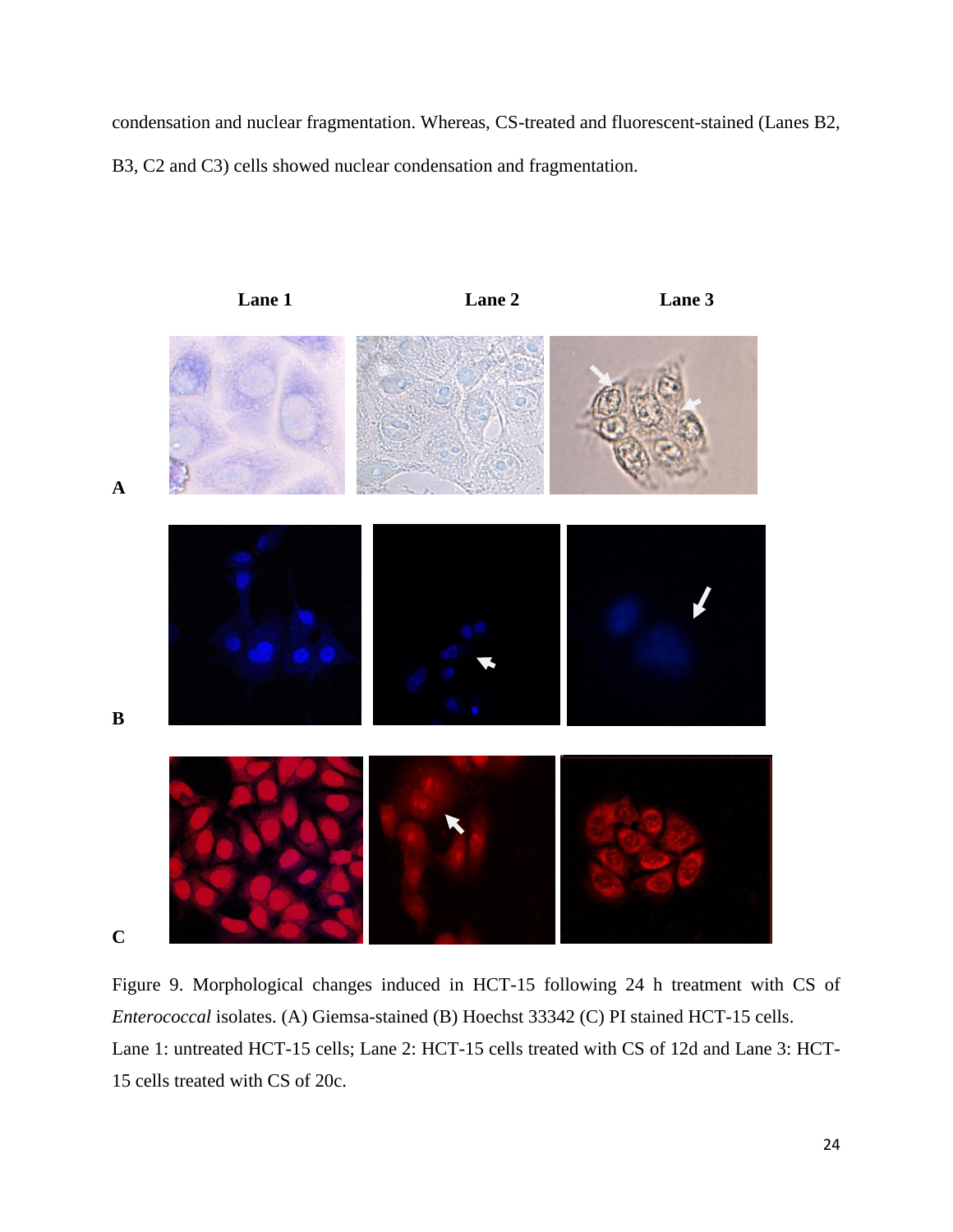### **List of publications:**

- 1. Sharma P, Kaur S, Kaur R, Kaur M and **Kaur** S. 2018. Proteinaceous secretory metabolites of probiotic human commensal *Enterococcus hirae* 20c, *E. faecium* 12a and L12b as antiproliferative agents against cancer cell lines. Front. Microbiol. (In Press) doi: 10.3389/fmicb.2018.00948. IF: 4.1
- 2. Kaur S, Sharma P, Kalia N, Singh J, **Kaur S**. 2018. Anti-biofilm Properties of the Fecal probiotic lactobacilli against *Vibrio* spp. *Frontiers in cellular and infection microbiology.* (In Press) [https://doi.org/10.3389/fcimb.2018.00120.](https://doi.org/10.3389/fcimb.2018.00120) IF.: 4.4
- 3. Kaur S and **Kaur S**. Bacteriocins as Potential Anticancer Agents. *Frontiers in Pharmacology*. 2015;6:272. doi:10.3389/fphar.2015.00272. IF: 4.4
- 4. **Kaur S**, and Sharma P (2015) Protease-sensitive inhibitory activity of cell-free supernatant of *Lactobacillus crispatus* 156 synergizes with ciprofloxacin, moxifloxacin and streptomycin against *Pseudomonas aeruginosa*: an i*n vitro* study. Probiotic and Antimicrobial Protein. doi: 10.1007/s12602-015-9188-4. ISSN: 1867-1306. IF.: 1.8.
- 5. Kaur S and **Kaur S**. 2016. Isolation and characterization of oral microflora from triclosan-free and triclosan–containing toothpaste users. International Journal of Applied Research 2016; 2(3): 778-783.